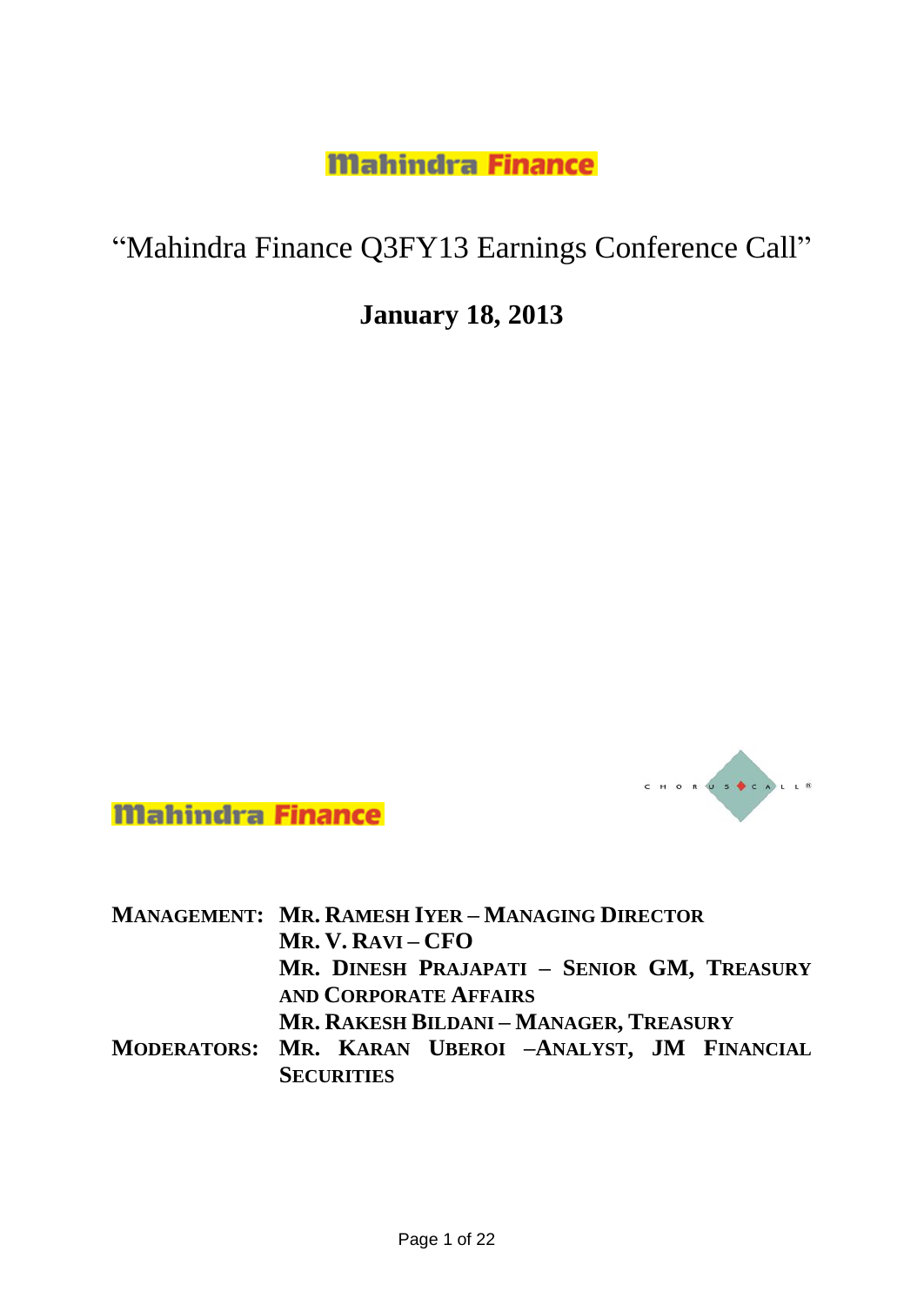- **Moderator:** Ladies and gentlemen good day and welcome to the Mahindra & Mahindra Financial Services Q3FY13 Results Conference Call hosted by JM Financial Institutional Securities Private Limited. As a reminder for the duration of the conference, all participants" lines will be in the listen-only mode and there will be an opportunity for you to ask questions at the end of today"s presentation. Should you need assistance during the conference call you may signal for an operator by pressing \* and then 0 on your touchtone telephone. Please note that this conference is being recorded. I would now like to hand the conference over to Mr. Karan Oberoi of JM Financial. Thank you and over to you sir.
- **Karan Uberoi:** Thanks. Good evening everybody and welcome to Mahindra & Mahindra Financial Services Earnings Call to discuss third quarter numbers. To discuss the results we have on the call Mr. Ramesh Iyer who is the Managing Director and Member of Group Executive Board; Mr. Ravi who is CFO; Mr. Dinesh Prajapati who is the Senior General Manager in Corporate Affairs and Mr. Rakesh Bildani, who is Manager (Treasury). May I request Mr. Ramesh Iyer to take us through the financial highlights subsequent to which we can open the floor for Q&A session. Over to you sir.
- **Ramesh Iyer:** Hi, good evening. I know the numbers are with each one of you. So I think instead of really going through each number it would be possibly useful if I can kind of tell you what we saw in this quarter and what we expect as we go along we will see. Clearly, we did see that the rural market continues to show the buoyancy for vehicles and tractors and whatever, but it may not be as evident from our disbursement growth which was about 17-18%, because we have consciously taken a little step back on the commercial vehicle segment which was introduced by us last year for financing and I am sure most of you realized that segment is going through a little stress and we do not want to be seen participating in that segment very aggressively at this stage until things take a better shape. But what we have done though in that segment is we have got into LCV aggressively which is doing well, growing well and there are products available from each and every manufacturer and that kind of helped us maintain some growth. In as far as the prime products like the Mahindra auto products are concerned they continue to maintain growth and we are maintaining our market share of about 30 odd percent in that segment.

As far as tractors are concerned again yes the overall number definitely seems to have come down from the industry perspective, but fortunately for us we got into financing of the competing non Mahindra tractors as well and we are averaging about 800,000 tractors a month which is again just the last two months" phenomenon, we got into it about 4-5 months back in a small way. The last one or two months has seen some decent numbers for us and the third segment where there was some correction that was happening is the Maruti Segment which of course is our largest portfolio. We continue to be the number two financials in terms of the overall ranking for Maruti car is concerned. But again they had a little supply constrain and things like that and that pushed some number low but we have seen them bounce back through their new launches and December did witness a good retail for them, a good number for us. If I was to look at the three months and then kind of look at standalone each month, I think October was a good month; November was not as good; December was again a good month and I think going forward we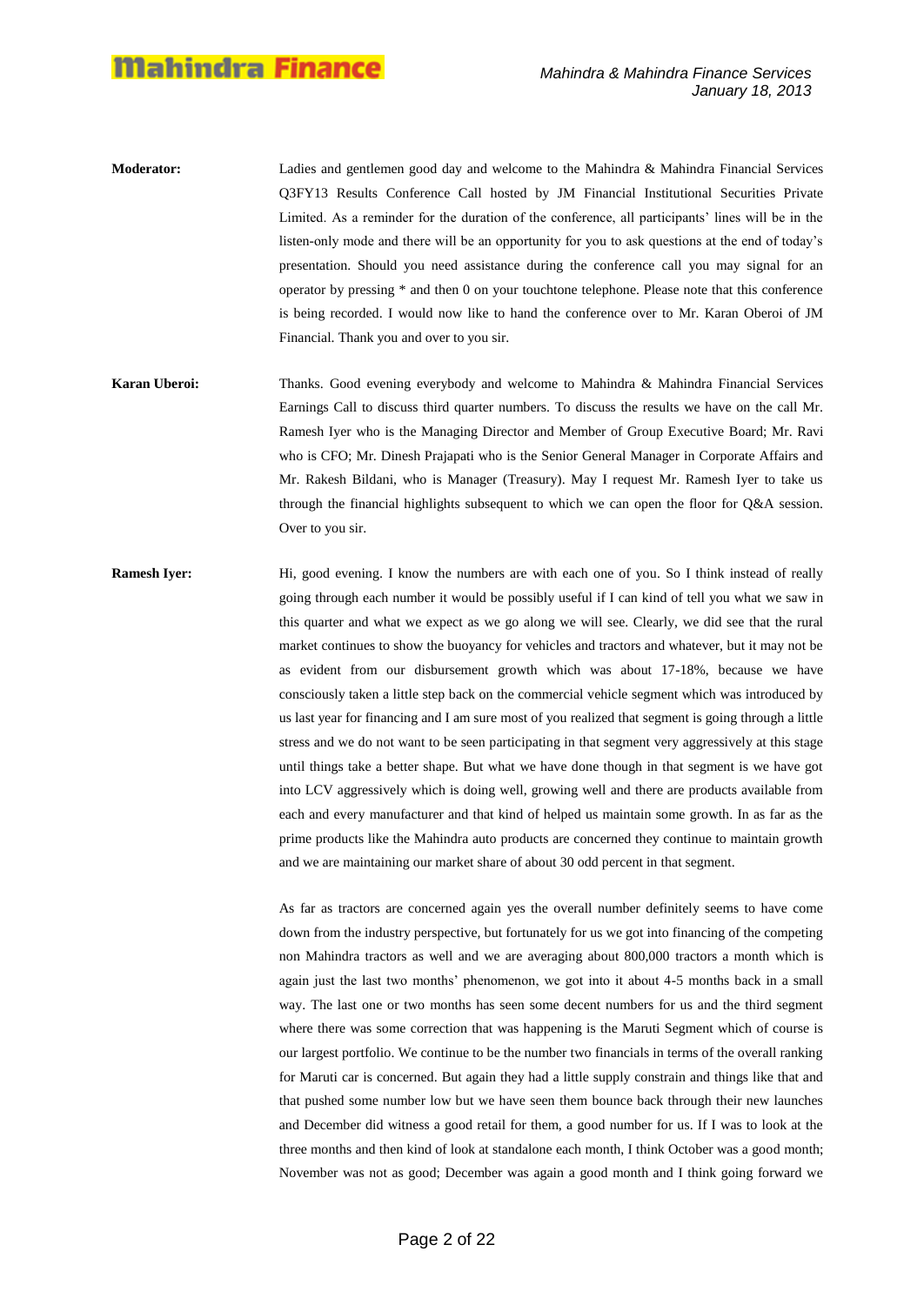believe with this approach of ours of going slow little on commercial vehicle will be more than made good by a good participation in the LCV segment.

The tractor industry is going slow will be more than made good by us participating in the non Mahindra segment and our car segment both Maruti as well as non Maruti both are expected to kind of maintain the growth which will help us bounce back to much higher numbers than what we see for this quarter. So while 17% considering what is happening up there in the market is pretty good. It may look to be a little lower than what it was in the past and we are not overly concerned with this number that has happened in this quarter because there is a clear visibility going forward on how the growth pattern is likely to be in different product segment. In as far as the overall collections are concerned, I clearly see that we don"t still see any stress on our asset while, yes again, one might have seen a little move up in the gross NPL that is not again because of any stress at the recovery level, it is also even in the previous quarter we have explained this like we have started little more aggressive provisioning or considering NPLs on the two-wheeler or the personal loan and those kind of segment which we have in our book and that would therefore see it move up a little more, but clearly we do see that the collection efficiency still hold up; the resale prices are still not substantially dipped for us to fear about is collateral depreciating and going forward again in the last quarter one would see the correction happening, but I may want to put in a clear caution here is one should not expect in the previous years the kind of dip one saw in the last quarter etc, because we had a very high gross NPLs in the past and that used to get corrected in the second half. If you now see the pattern for the last about 12 months or 18 months or so, it has been pretty uniform all through and therefore one cannot expect a substantial correction to this gross change in the last quarter but yes will 4.1 likely to become 3.5 or 3.8, definitely one can take a visibility there, but if you look at last year March, I mean last quarter and if one felt that there was a drop of 2% gross NPL, 3% gross NPL, I don"t think that scenario is forecastable because we have reached a level of gross NPL from where for it to substantially come down is not the visibility in a business model like this. But clearly the collaterals are holding up, if you look at our loan to asset, we have not increased it at all; it is still at that same 70% level.

If you look at our average book, it has not moved up beyond 30. So there are no quality sacrifice that has happened whatsoever for the growth and therefore we don"t see any issue as far as the quality front is concerned. We continue to create deeper penetration. We have added so far 30 odd branch and we expect that we will open up another 12-14 branches as we always keep saying, we will end up the year with about 45-50 branch for the year closing. So that is going to be our focus and that will help us, therefore participate better in terms of our business and collection is concerned. May be one structural change internally that we have brought in which is bringing results which was done in the last month that is December and going forward which is what is likely to help us much better. We created a team of about 125 supervisor level of people who are being assigned 3-3 branches to monitor and therefore they look at about 400 branches performance very closely and which means that, let us say, last one year whatever branches have been opened, 60-70 branches are the ones which are new and they are exempted from this supervision but otherwise about 400 odd branches will be supervised by this 125 people and they will ensure high quality. They will ensure the business growth as required etc. We are also seeing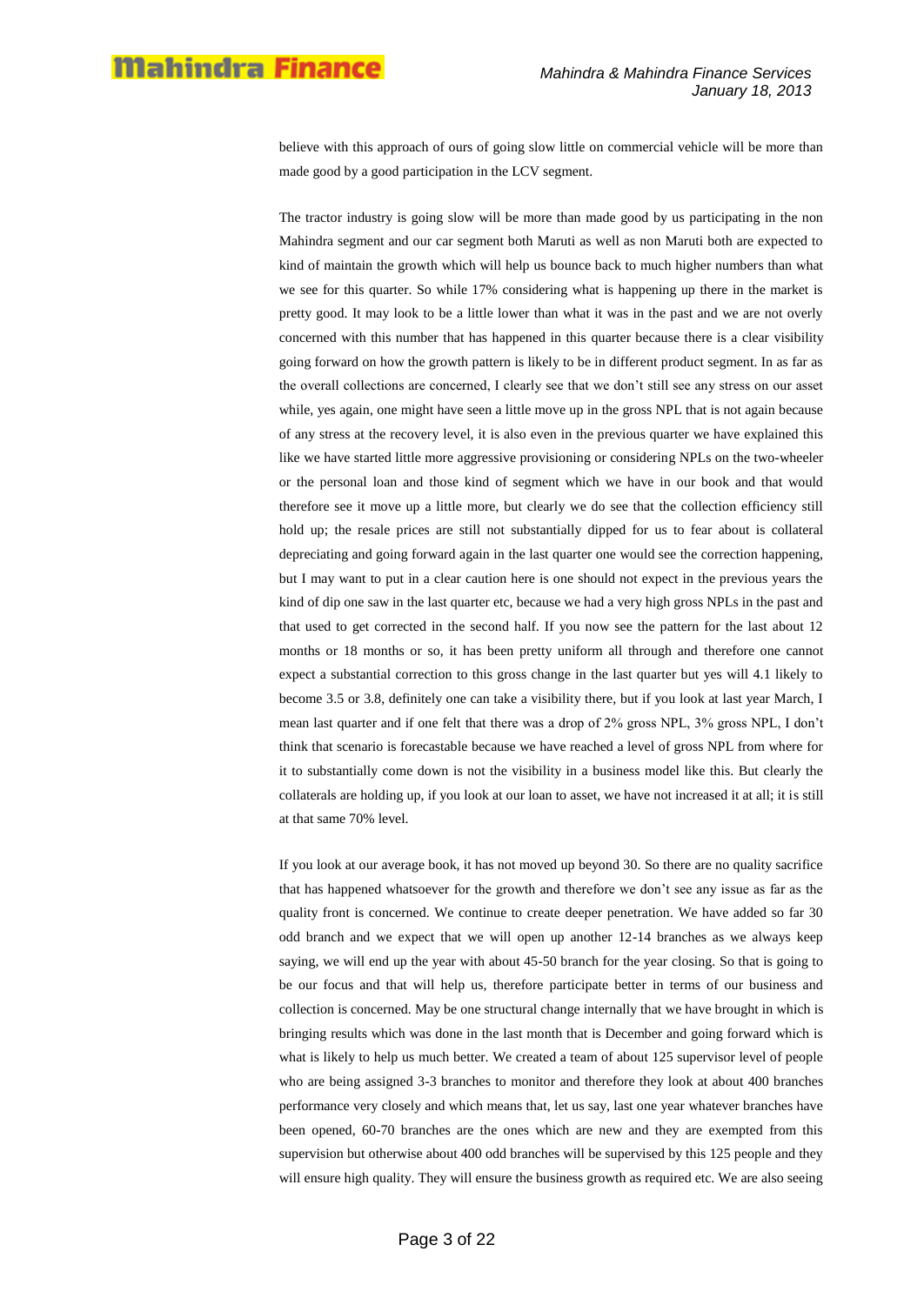our penetration into the Hyundai car segment, penetration into Ford, penetration into Toyota are all yielding results and we have moved up in the chain as far as Hyundai is concerned.

We are the #1 NBFC and in as far as the overall ranking is concerned we are somewhere in the third and fourth and we have started from a 500 car base we have now moved up to close to about 1500-1800 car base even there. So I think overall if you look at, we are continuing to be very buoyant about what is happening in this segment. We continue to believe that a business model as ours continues to have that demand from the manufacturing side. We do clearly see our penetration and our participation in all products is our big strength and our direct marketing initiative which we were relying up on for our growth has come out true for us and we are maintaining about 15-17% growth clearly in that segment as well and if one looks at each of this put together we do expect that the borrowing cost for us is likely to come down if at all there are any rate corrections that can happen in the market that is not what we are relying on to protect our margins.

Our NIMs continues to be very healthy. There is no pressure on us to operate, fortunately there are also adequate supports that we receive from the manufacturers in terms of subvention or protection for rates etc and there is no pressure from their side to drop rates. So there is no pressure for us to drop margins to gain market share and we therefore believe that any borrowing cost drop could possibly add to our margins going forward. But that is not something that we are already taking into account for this purposes.

So I would think net-net one puts the overall summary in terms of going forward the growth volumes we would consciously continue to go slow on the heavy commercial vehicles. We would focus on LCVs for offsetting that, while one do realize that value offset is not so very easy between LCV and HCV in terms of so much of value difference but there will some percentage of offset that will happen. Clearly on the tractor front kind of participating in the non Mahindra segment is being our strategy to ensure increased volume.

Our second hand vehicle segment has been performing well and I think it is moving up in our balance sheet composition and that is something that we will focus in a difficult market scenario like this, its always a demand for second hand vehicles which is high because want to invest less on their capital purchased and get maximum out of it and therefore one does see at least in the LCV segment in the UV segment there is a demand, car segment has as demand for second hand vehicle. We will continue to focus on that.

The Construction Equipment business of our which is constituting of a small construction equipment not the heavy continue to do well at the state level projects and that focus will remain because that is not as impacted as any other businesses. The UV segments are doing well and in the UV again we have opened up and we are participating in the UV of all manufacturers and not restricting ourselves just to Mahindra and that is getting us the additional volume and on the LCV from the UV bucket, which the Mahindra Maxximo or a Tata Ace kind of vehicle we have started doing about 15-1800 Tata Ace per month. So this one new segment that we have got into. So on the business front this is how the product mix change will look like, as I said our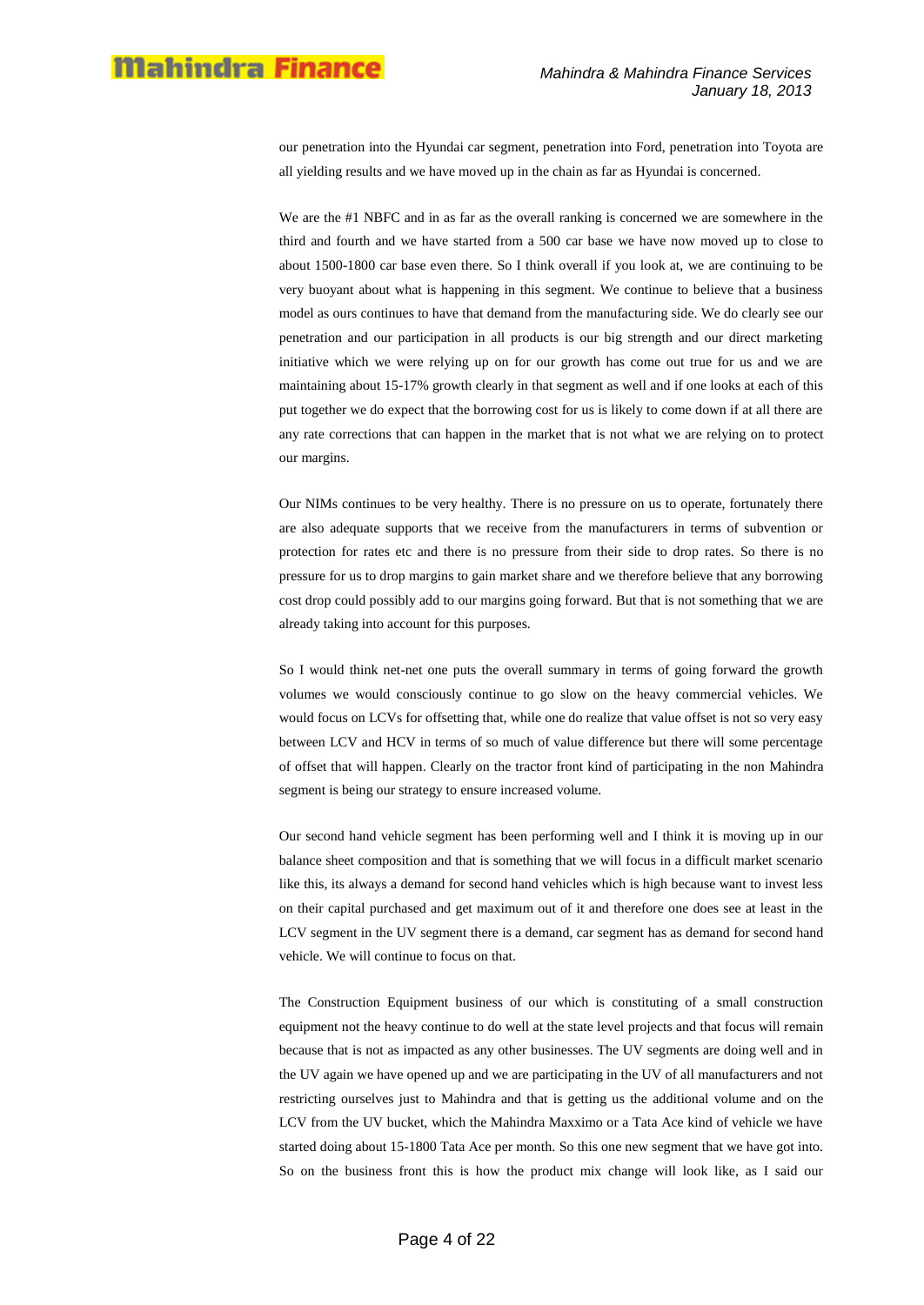penetration increase and this model of putting supervisory staff to look at three branches each. Will focus on better collection efficiency and we do see correction even to the gross NPLs happening while as I said one cant expect the dip to be as deep as one would have seen in the previous year, because its reached certain levels, from where the corrections beyond a point in a business model like this is not doable. But no pressure on collections as yet and we do believe that the efficiencies in the last quarter will reflect that very clearly. Margins no pressure. We are not in any mood to drop our lending rates, but if we were to get any borrowing cost benefits, the decision whether or not be taken but at this stage we believe it is not required to pass on and therefore that will be retained by us has be go along. No pressure on the borrowing front. I don"t think we have had any liquidity pressure.

The borrowing costs at least have not gone up, while they may not have yet come down. For us particularly may be some of our past borrowing which were a little low cost borrowing, would have matured and we would have replaced it with some new borrowings and therefore one would have seen a borrowing cost correction very marginally in our book but that is the only reason as otherwise there are on pressures again on the liquidity front that we have faced. So I think overall summary would be that for us to say that the margins are well under control. We are buoyant about retaining the margin. We do see correction in overheads that has happened. We don"t see any spurt in the NPLs. There are no signals for us to worry about. Resale prices are protected, repossessions are not been difficult, no regulatory changes impacted that and as I said business model in terms of multiproduct approach will help us maintain the asset growth. Those are the summary on which both our current quarter and as we go along is based. I kind of now will ask Dinesh or somebody to specifically speak about some numbers and then we can open it up for Q&A.

**Dinesh Prajapati:** I am sure everybody would have got the results and as we have seen in our quarter result announcement, YTD consolidated PAT has gone up by 45% and consolidated similarly income has gone up by 45%. For the current quarter our total income has increased by 35% to 1001 crores and as against 741 crores in the previous years. Similarly, PAT has gone up to 200 crores versus the previous year 155 crores which is registering a 29% growth. Not giving beyond this numbers because I am sure everyone has the numbers. We will straight away go to the Q&A where in we will take up the questions now on.

**Moderator:** Thank you very much sir. Participants, we will begin the question and answer session. Our first question is from the line of Amit Premchandani from UTI Mutual Funds. Please go ahead.

**Amit Premchandani:** A question on the tractor sale front, are you seeing any pick in advance sales in the tractor segment especially in western India, some of the states like Maharashtra or Gujarat pushing sales through this?

**Ramesh Iyer:** I think the industry has learned it the hard way in the last round and as an industry as an overall association I don"t think any manufacturers is encouraging that, but is there any particular dealer in particular location doing it, I think the answer could be yes, but that is purely a dealer decision and it is purely a local decision but as otherwise we are not seeing this as a direction from the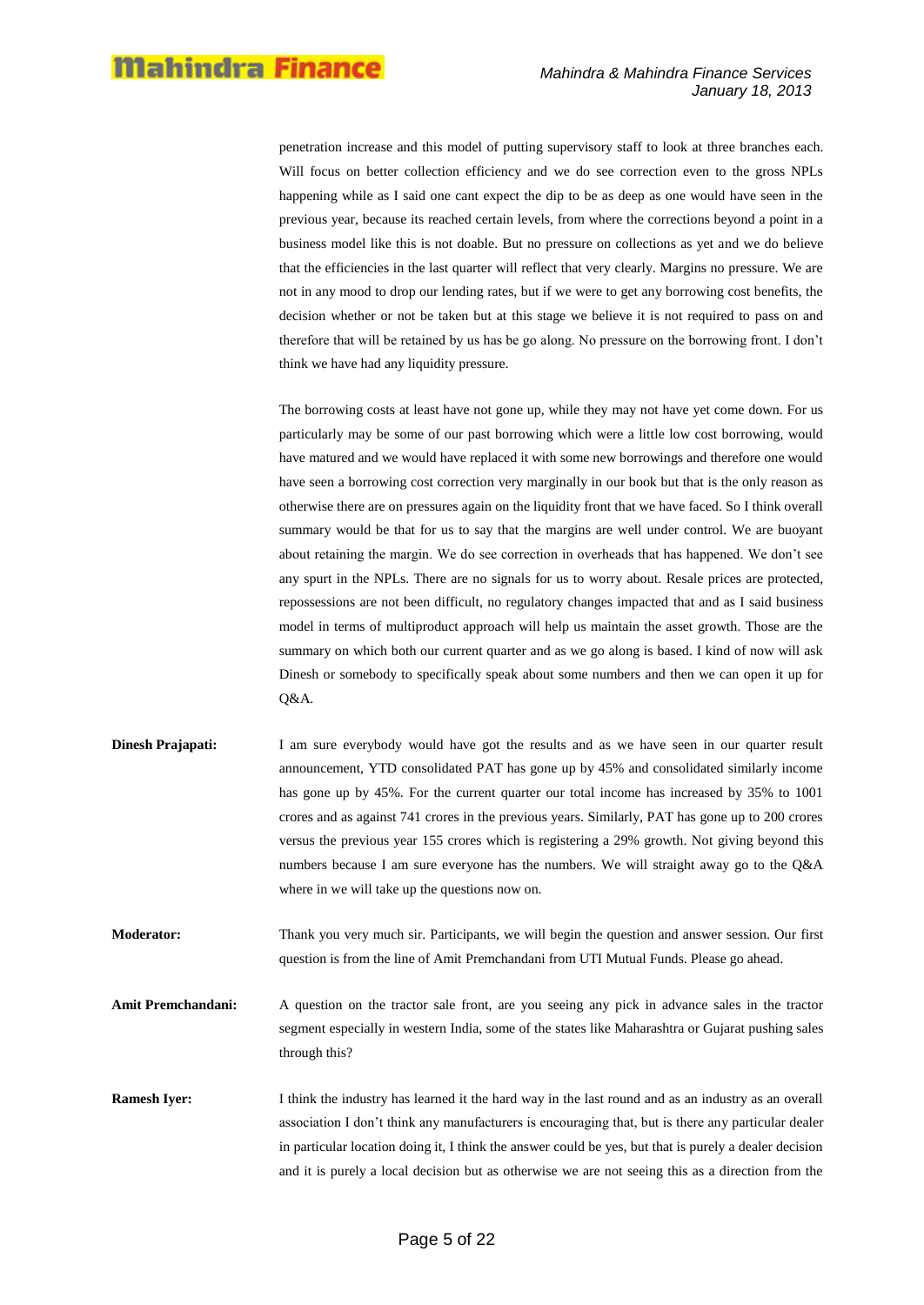manufacturer to get into this practice become they have come the very hard way in the last round.

- **Amit Premchandani:** Okay sir and sir on the CV front, generally CV demand is very cyclical considered one of the benchmark of cyclical recovery, so are you seeing any cyclical recovery in the CV demand?
- **Ramesh Iyer:** Again CV, one has to look at from 3 or 4 application segment; the tipper, the goods, the container and the passenger. The passenger did not dip even in this cycle as much. What really dipped I would think to start with was the container with the kind of the dollar price etc imports got impacted, all kinds of things happened there. There we are seeing some slight correction movement exports happening all kinds of things, but not substantial. Tipper is the one which is much impacted because of the mining segment, the coal segment. So the various segment of the projects announcements not happening. The release of payments including mobilization advances or even running bill payments from the government is not, from the projects are not happening actively. So I think the tipper segment seems to be the one which is also impacted. Good**s** one would see an impact after the harvest, if one would now see some movement of crops etc happening if the harvest has been normal plus from Punjab and some other location and some would see some improvement but it is too early to remark about are you already seeing positive signs, I think the answer is no yet.
- Amit Premchandani: On the tipper front sir, what would the over capacity of the industry would be?
- **Ramesh Iyer:** I don"t honestly know that answer, but I know for sure Goa, Karnataka, Part of Maharashtra, Part of MP every market is having this problem. Orissa, Jharkhand, so I think name a state there is a problem with coal or mining or some major projects.
- **Moderator:** Thank you. Our next question is from the line of Ashish Sharma from Enam AMC. Please go ahead.
- **Ashish Sharma:** Sir just one important question on the growth in UV segment. This has been a very fantastic quarter in UV with growth in disbursements 94% and if I see number for 9 months it is around 50+, do you think we can sustain this number and what are the sort of launches we expect from Mahindra to sort of sustain this performance?
- **Ramesh Iyer:** I will not know what are the launches, but I think the products that they have already launched like an XUV or a Quanto and their old horse Boleros are all doing extremely well. Even as we speak we are saying there is huge demand for a product line like that. But as I said in my introductory thing we have also got into non Mahindra UV. Our growth comes from not just depending on Mahindra, but also comes from our ability to participate in the non Mahindra segment of UV. Very clearly we see this segment continuing to grow for two reason, one of course the people movement part of it is very active all across, second it is also partly used for certain goods carrying capabilities and all that, which also continues and at the local level this has been the prime vehicle, there has not been too many alternative to this vehicle and that every age of this vehicle whether it sold at the end of 3-4-5 years there is a decent resale price which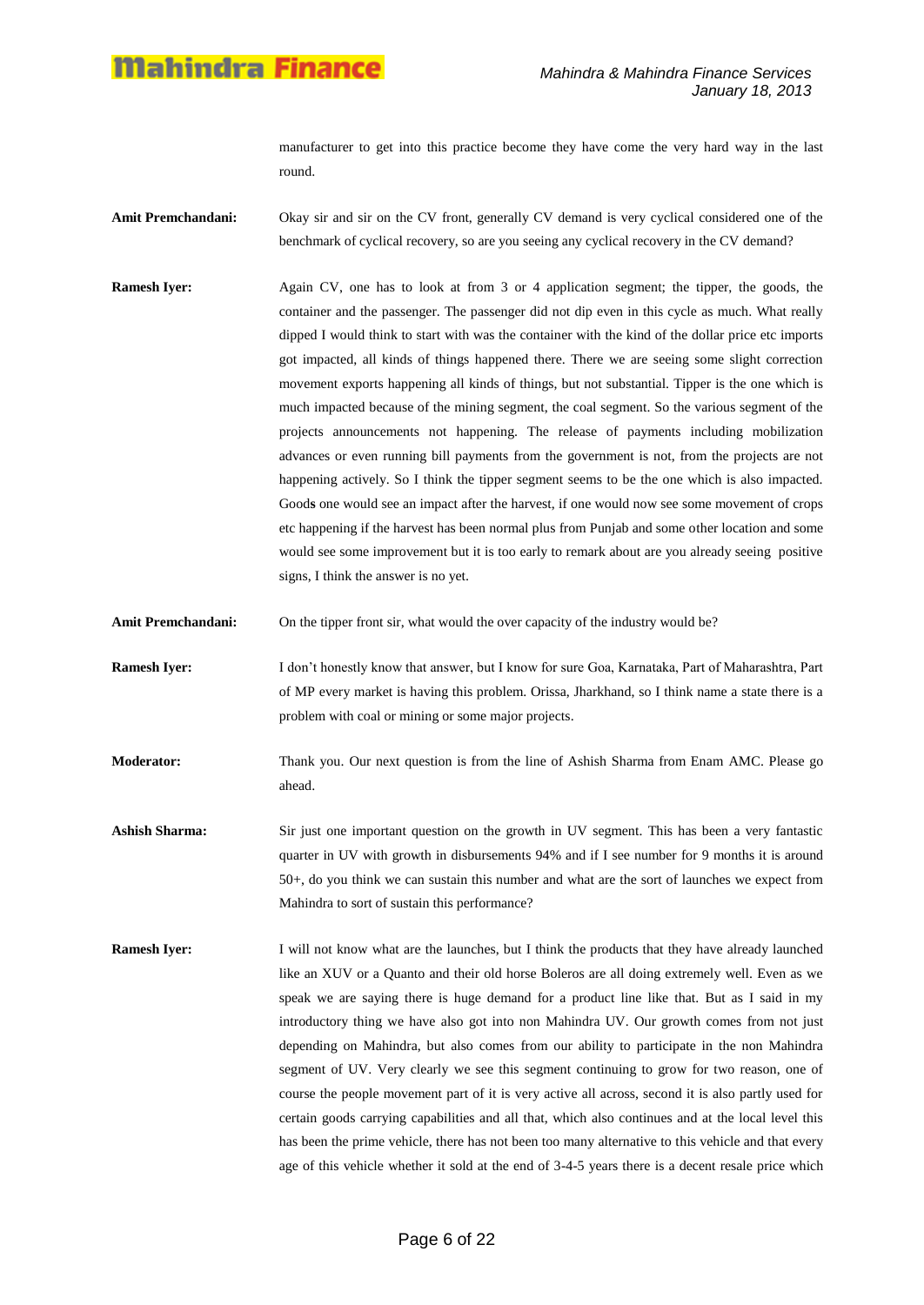the seller of the owner of the vehicle gets. So demand is also driven also by a protection of good resale. So if you ask me the demand for the product, still up there. All products on the UV segment is continuing to do well and as far as your third part of what are the new further launches from M&M, I think I am not the right person to handle that question.

- **Ashish Sharma:** Okay sir, just confirming, do you expect that for next two years this segment can at least grow at 35 to 40% sort of a growth rate?
- **Ramesh Iyer:** We wish it grows but that 30-35 I think will not come just from volume but also will come from value increase of the product.
- Ashish Sharma: And sir second was on the car segment, after two sort of a okay quarters you have seen sort of a improvement in the car segment and you mentioned that we have increased our tie up now with Hyundai also contributing strongly. Do you see any issues with the segment or you see this momentum to carry own going forward sir?
- **Ramesh Iyer:** See even if you see two quarter back if the segment did not do well, it was because of the largest market shareholder Maruti not doing well and their reason for not doing well was more their production cap up problems and things like that and not really a market demand and if this quarter has done well, if we look at Maruti's retail  $1<sup>st</sup>$  December what they announced is a 1,22,000 vehicle and I think if the car segment overall has to do well two things will have to happen. One Maruti has to do well, second is new product launches will drive growth and we see both of them seems to be certain to happen
- **Aashish Sharma**: And sir one question was on the distribution strategy. I think we talked about number of branches but in terms of villages we have already penetrated and what sort of a potential we have in terms of penetrating further Taluks and the Villages what will be the strategy for Mahindra finance sir?
- **Ramesh Iyer:** I think if India as a whole about 600,000 village and if you knock of about 30% being not commercially viable for any business, just put some number up there, you still have about 400,000 village to reach and we are only there in about 170,000 village. So if that is any number to go by, because ultimately it is not the number of branches that I have, it is number of villages that I can cover from the branches that I have and therefore in each branch I will have enough people to be able to those particular geographies
- **Ashish Sharma:** And in terms of your market share between Mahindra and non Mahindra I mean number of vehicle we are financing where do you see that settling down, I mean what will be longer term funds?
- **Ramesh Iyer:** We have been continuing saying that. See, the distribution will be 45-50 Mahindra and 45-50 non Mahindra, I mean it will keep swinging one way or the other. We don"t see that becoming 20-80 kind of a situation.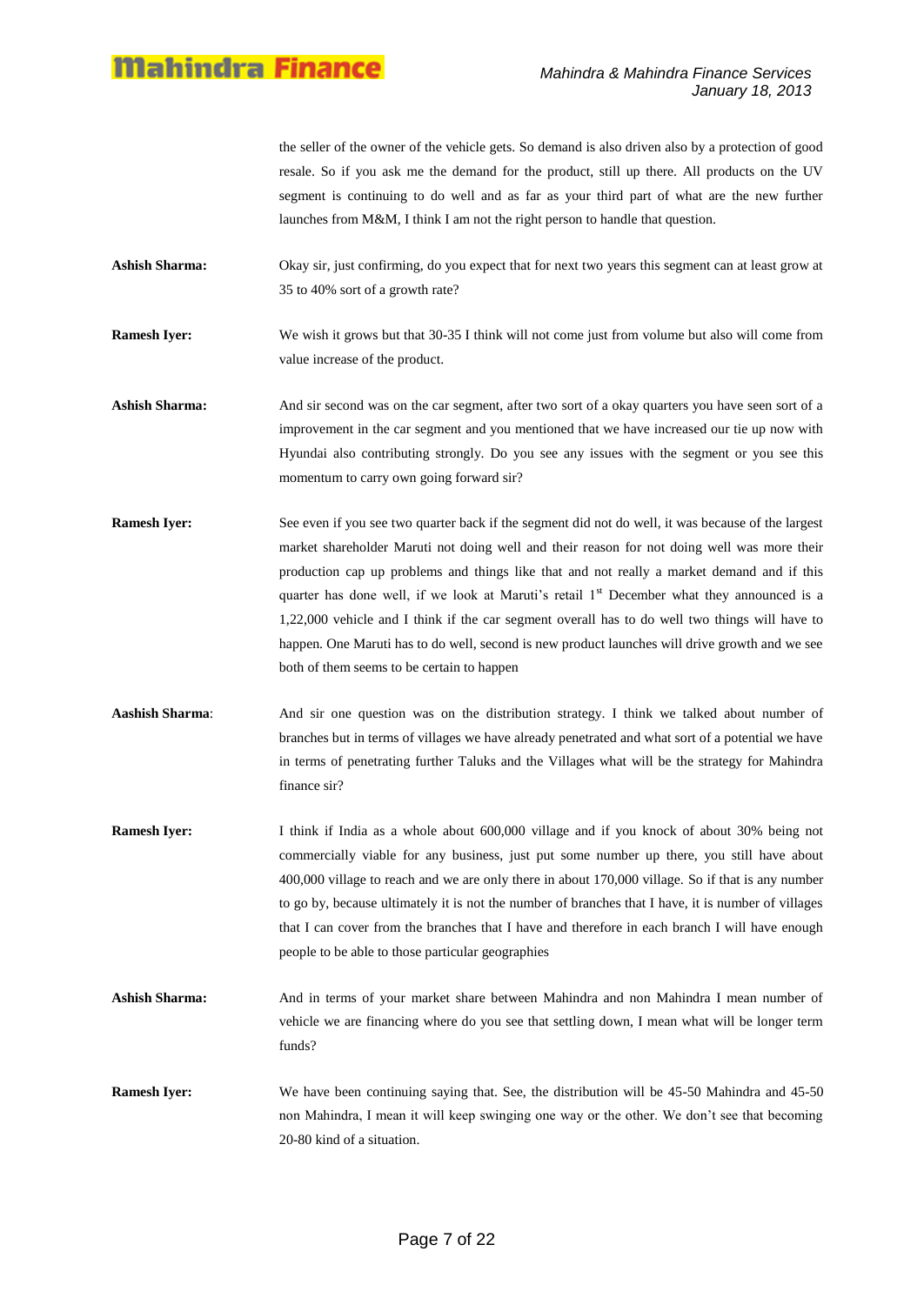- **Moderator:** Thank you. Our next question is from the line of Parag Jeriwala from Macquarie Securities. Please go ahead.
- **Parag Jeriwala:** Yes sir, just wanted to know what is happening on the securitization front I mean this is the third quarter which typically sees some securitization and assignment movement. So how you are positioning yourself in terms of are you going for assignment or you are going for securitization, what are the average yields and etc.?
- **Dinesh Prajapati:** See we have not done securitization transaction for the first 9 months till date. We are in almost final negotiation stage with couple of banks for doing a securitization transaction. So probably we should be able to revert back to you by end of the month how much quantum of securitization transaction will be closing this quarter or we will be doing this quarter roughly. So one thing I want to make it clear is assignment transaction seems to be quite difficult in the current round of discussions with the bank. So there is a lot of data"s exchange between the banks and us is happening. So most likely we may get into assignment transaction most probably in the next financial year, but most of the transaction for this year will happen through a securitization transaction. As far as the pricing is concerned I believe it will be close to around 200 basis point lower than the market rate because of the PSL benefit.
- **Parag Jeriwala:** Yes, but lower than the market rate how do you compare this to your earlier yields if you can compare that?
- **Dinesh Prajapati:** See, since the securitization transactions will happen for the SRTO it will be more or less around what we used to do in the earlier rounds also. Let us assume that if you were to do in the previous year, we would have got the similar 200 to 300 basis points lower than the market rate, so it will be in the similar band.

**Parag Jeriwala:** Okay and what are the spreads generally on this?

**Ramesh Iyer:** Spreads in the sense? As our lending rate yield is around 17 to 18, one can expect a spread of around 12.

**Parag Jeriwala:** Okay, what I am saying is that as per the RBI regulation you cannot get more than 8% right?

**Dinesh Prajapati:** No, that is base rate plus spread. See if you see the RBI guideline what RBI guideline says is that whatever the buying bank whatever is their base rate plus 8% spread is what is the maximum yield of the customer whom you would have lend. Let us assume that my customer lending rate is 18% for the sake of discussion because suppose it is the minus 8 say 10% is the base rate of the buying bank and 18% is the maximum yield of customer whom I have lent could qualify for that, but since I will be entering into a transaction supposingly at 7% or around that, then my difference will b**e** around 11% spread.

**Parag Jeriwala:** So I mean you want to say that in securitization they can even buy at below base rate as well.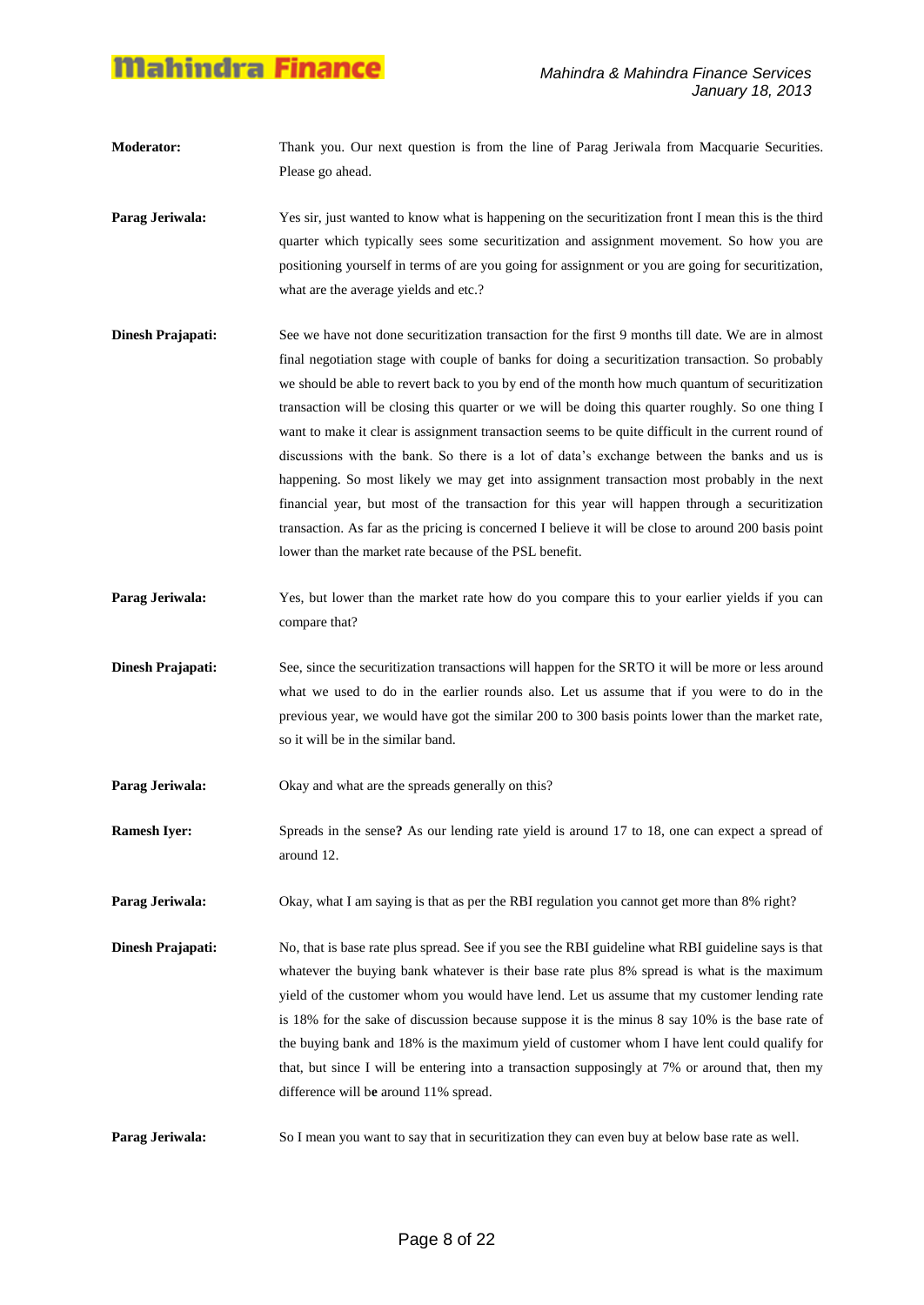- **Ramesh Iver:** Otherwise one would not be really discussing that securitization is gone. Securitization assumes liquidity and rate benefits. Liquidity can be offset very easily from the market, rates can"t be and therefore one is always looking at innovative methods of getting into that.
- **Dinesh Prajapati:** See as it is if I am getting from the banks at a base rate, why would I sell the PSL asset at this type of price, it will always be at a lower than the normal market rate and so even though let us assume for the sake of documentation, even if the transaction may happen at a base rate since I am going to be a servicing or a managing agent for the bank, the servicing cost will be recovered by the company which will eventually mean that effective price of the portfolio will be either in the straight form since it is securitization root it is allowed to price the discounting rate at a lower than the base rate, you can directly have a discounting rate lower or if the discounting rate is higher then collection fee will be there as a part of the transaction.
- **Parag Jeriwala:** So basically IRR on this transaction would remain fixed?
- **Dinesh Prajapati:** It will be 10 or 11 or whatever that works out to.
- **Parag Jeriwala:** And sir just final question I mean how much is securitized or assigned last year in FY12?
- **Dinesh Prajapati:** Last year we assigned 1400 something.
- **Ramesh Iyer:** 1500 crores roughly.
- **Parag Jeriwala:** And this year it would be likely to be around?
- **Dinesh Prajapati:** Likely to be around 1000 crores.
- **Suresh:** Dinesh, this is Suresh here. Just one more question, banks are very reluctant to follow the SPV route because of taxation issue and there could be some market to market hit on their investment but do you thing the banks are okay, because is there any tax clarity. Just some clarification on that?
- **Dinesh Prajapati:** See up till September there were most of the banks who were interested in buying the portfolio, they had this apprehension of taxation and as we come closer towards March obviously they would have taken a conscious decision of taking with the compliance and their legal set up. At the same time since as a seller we were very clear that we cannot give this type of counter guarantee for the double taxation part. So I think they would have internally checked with their sources and the most of the buying is happening in the market and already there are few deals has happened in the last quarter and there is no such condition of taxation, so I think more or less it is been understood by the industry that there is no such double taxation impact will come for this type of buying by the bank.
- **Suresh:** So the assignment route not being there is reluctance from your end or the banks, because banks would be always open for an assignment route right and you were consciously not wanting assignment to be done because of this PSL spread cap issues and stuffs?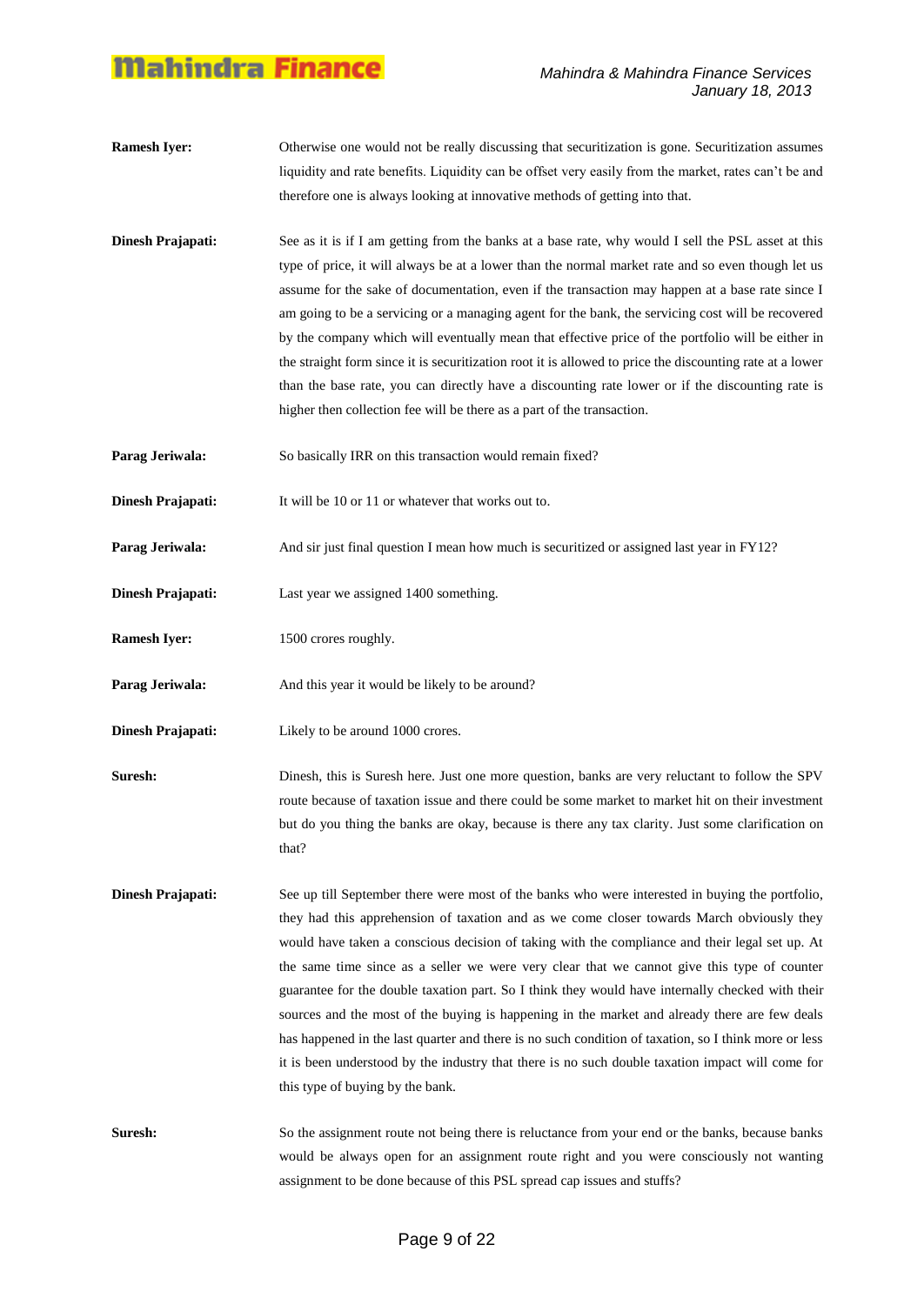- **Dinesh Prajapati:** No, I think spread cap is applicable for both securitization as well as the assignment. There is only because in assignment route one cannot give a credit enhancement as a seller, it is how do I give comfort to the buyer. As a buyer he would want to get the credit risk price in this pricing. So the pricing arrival is the only challenge which is there in the assignment route which is where lot of data sharing is going to happen between the bank and the seller which will take some more time because then he will have to go through the historical static database of last five year or seven year or whatever his internal process will require for them to arrive at the risk price.
- **Suresh:** And this last question why this arbitrage. I mean RBI, is it not aware that you can go through the securitization route why they have banned credit enhancements on assignments. I am sorry I am asking the question to you than to RBI, what is the logic behind banning credit enhancements or assignment and allowing it through the securitization route.
- **Ramesh Iyer:** He will tell, who they can tell right? The correct answer for it is that assignment takes place between two institutions. The buyer is informed and the seller is informed. Reserve Bank of India logic is that informed buyer is buying with a lot of wherewithal he has got a whole credit analysis department and a vigilance department. He should not do lazy banking. They should do a proper checking of the portfolio what they purchase and they simply cannot ride on or piggyback on the seller"s credit assessment. So they say that when an informed buyer is buying why he should be given the crutches of a credit enhancement where as the securitization paper abroad at least is generally purchased by retail investors even in India is allowed as a security to be listed in stock market and to be purchased by retail investors of course we had no body purchases even government of India"s security, no retail buying is taking place. So as and when retail purchase takes place in securitized paper, of course they are novices. They don"t have the wherewithal to judge, so the credit enhancement is given. So one the segment which is chosen for assignment is always and informed by us, so they don't require this support, in case our securitized paper to begin with we are selling to mutual funds and banks but in future when the market expands and the retail buyer starts getting in, they would require this credit enhancement. So they cannot do complete analysis of the paper etc. So to develop the market this is how we have done.

**Moderator:** Thank you. Our next question is from the line of Anish Tawakle from Barclays. Please go ahead.

**Anish Tawakle:** In the last few years some of the larger private banks have made a lot of expansion. I have done a lot of expansion network, expansion in the semi urban areas, is that changing the competitive landscape for you and if so in which areas are they more focused and in which areas are they less focused?

**Ramesh Iyer:** See in rotation we have seen private banks coming in. First somebody came in they set up some branch, but ultimately we should understand that it is not about having a branch. It is about having people in the branch who reach out to customer who are another 80-100 KM away from the branch. Otherwise the competition landscape really does not change, they come and set up a branch they try to use an intermediary, try and do it for sometime, doesn"t work they kind of rotate it and then shut it down, but currently I think the focus of this banks who have come their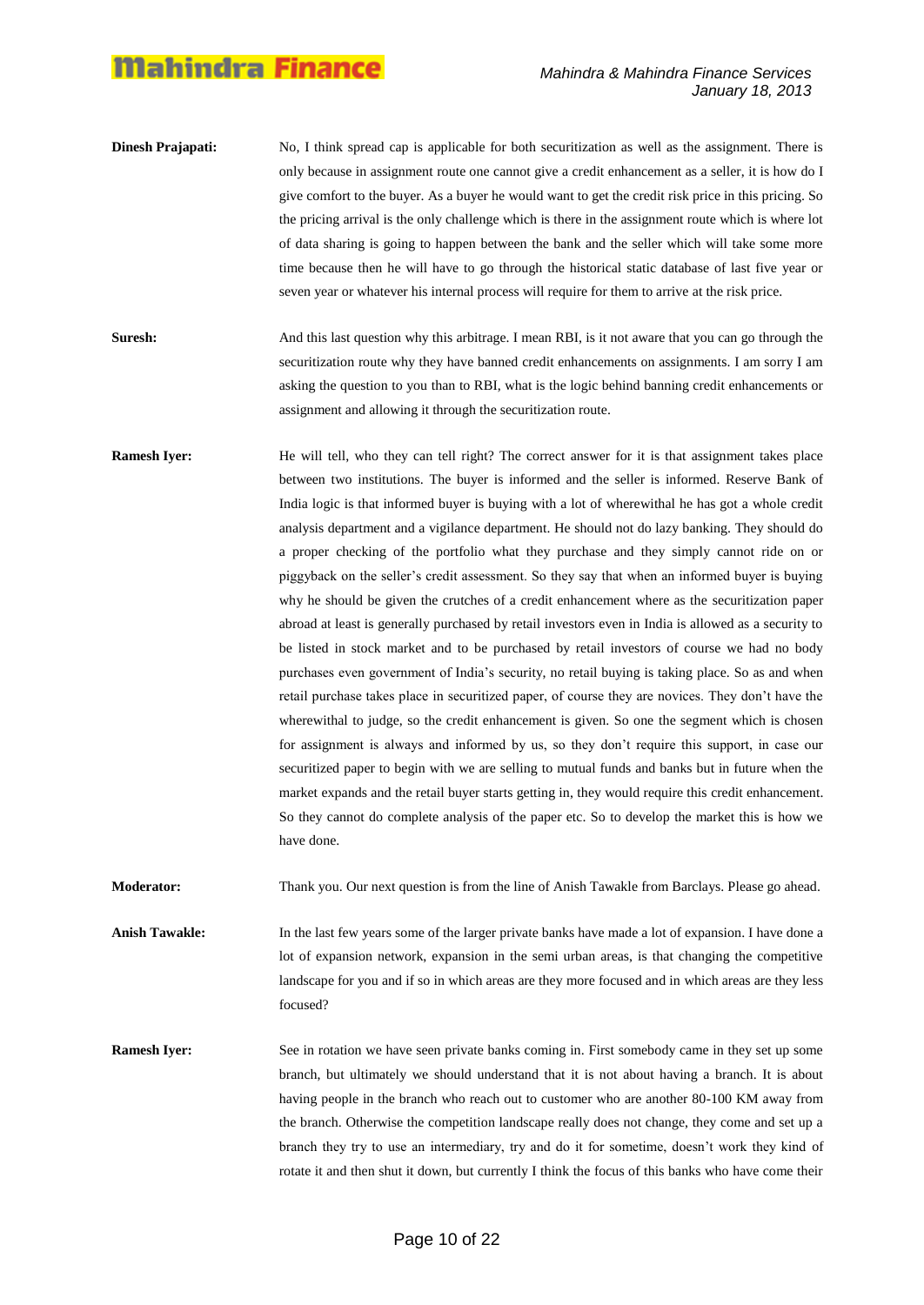also is on the liability side. They are kind of opening bank account they are trying to get in saving bank and they are trying to mobilize deposits and in the process whatever customers they can acquire for cars or commercial vehicle in that local area they are trying to do for sure. But we are not yet feeling the pressure of let us say this banks coming up. Now the second thing is whether private bank or any other branch I think the processes and the document required for credit decisions are like any nationalized bank. So the real pressure is felt by then locally present nationalized banks. So the competition when a private bank comes in enhances against the nationalized bank not really against the NBFC, because NBFCs model is set up a branch, have people who go the field, go and meet customers and take the dealer to deeper markets for their growth and ensure fiscal recovery there, The third thing is if they set a branch now they would be setting up where we had set up four years back. So we have gone deeper and for them really reach to compete with us in the deeper segment could take little longer.

- **Anish Tawakle:** And we are looking at some numbers here right? Like HDFC branch network in semi urban areas has gone up from 460-960, that is more than yours.
- **Ramesh Iyer:** No, therefore you must look at it, let us say they call, I don't know what will they call semiurban, but supposing they were to call Panvel as semi urban just for example. In Panvel East and west we have two branch. For me I have one branch in Panvel which does business in Roha which is 80-100 KM away from there. So that is what I mean and the final thing is there is huge merit to having already a customer base and a very large dealer relationship, So unless somebody is able to do some things which are better than you there is no automatic shift of business that happens either from dealer-side or a customer-side and rate is not the one which is going to decide that shift.
- **Moderator:** Thank you. Our next question is from the line of Kunal Shah from Edelweiss. Please go ahead.
- **Kunal Shah:** Sir firstly may be if you can, you have given in this senses with respect to the distribution of M&M and non-M&M particularly in UVs and tractors, if you can say on the outstanding basis, in UVs and tractors how much would be M&M and if we look at the incremental disbursements in the first nine months how would that be?
- **Dinesh Prajapati:** If you look at Page #23 of the presentation, AUM break up number; utility vehicle is 29% of the AUM and tractor is 19% of the AUM.
- **Kunal Shah:** Yes, I have those numbers, I am just saying on the AUM basis out of this 20 of UVs and 19 of tractors how much would be M&M related in this and if I look at the..
- **Dinesh Prajapati:** Kunal, that is why we have put in brackets M&M, if you see the non-M&M we have put it in the third row, so where we have clubbed.
- **Kunal Shah:** Okay, so there everything is clubbed between say
- **Dinesh Prajapati**: Non-M&M UV and non-M&M tractors.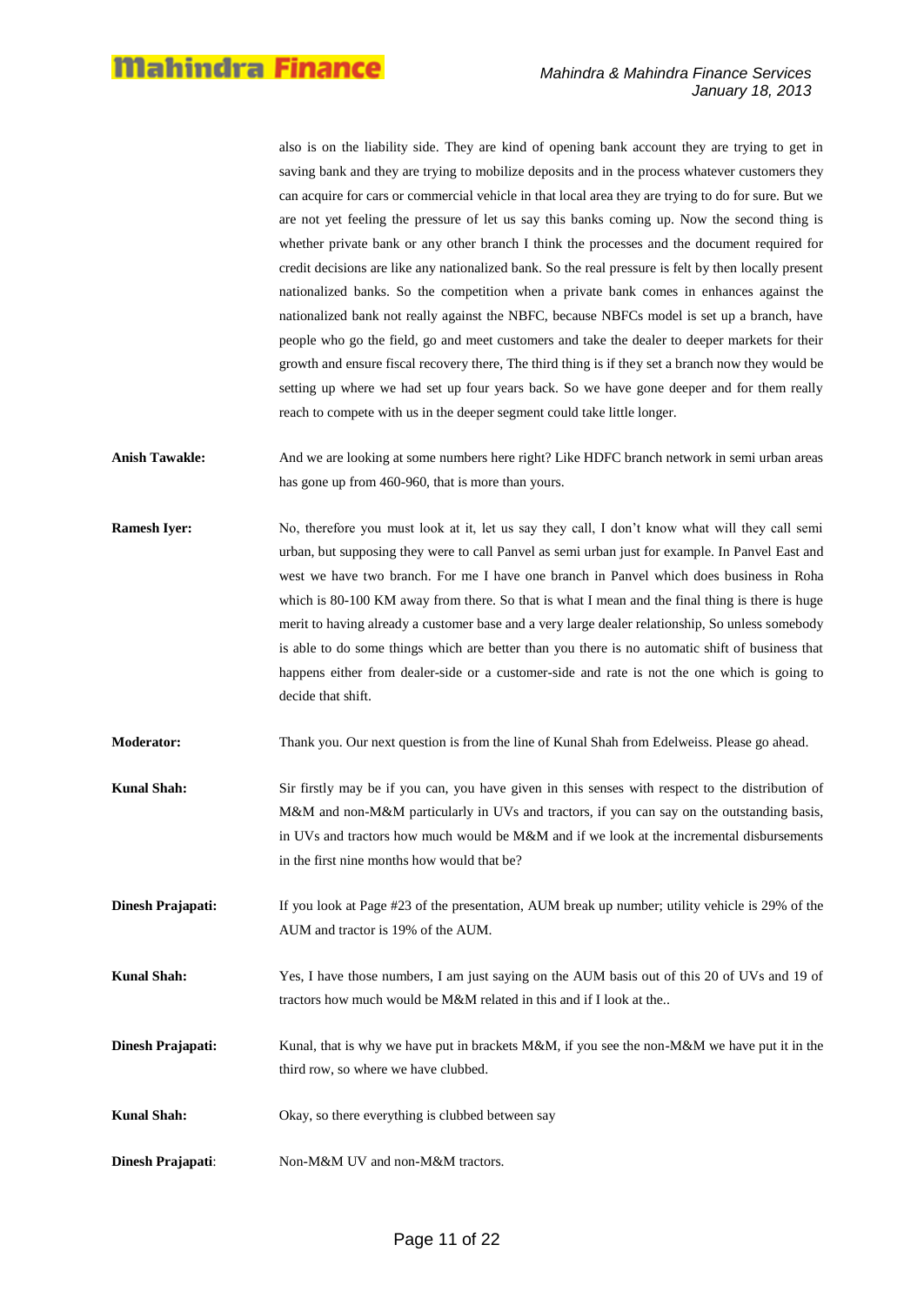**Ramesh Iver:** Just to give you a big feel; if we do 100 tractors totally about five tractor may be today non-M&M and 95 will still be M&M and Swaraj. **Kunal Shah:** And UVs also somewhat similar. **Ramesh Iyer:** It could be 510, I mean it is not a substantially large portion of tractor being non-M&M because we have just begun, like I told you monthly we do about 8-9,000 tractor of which about 1000 tractor is non-Mahindra. **Kunal Shah:** Okay because if I look at sequential pickup in the disbursement in tractor it was going up from almost like 950-1400. So just wanted to check if the substantial chunk as I mentioned is on the non-M&M side. **Ramesh Iyer:** No, it may not be. Substantial will not be non-Mahindra. **Dinesh Prajapati:** As we have been saying around 10% of our incremental tractor portfolio is through non-Mahindra. **Kunal Shah:** And secondly on CVs you mentioned about the stress and say some of the containers and tippers, but how about the competition, is it the competition which is also worrying in terms of the pricing and that is the reason like you don"t want to be aggressing on the MHCV side? **Ramesh Iyer:** No, it is not pricing. See when the industry goes slow the demand for LTV keeps going up and we don"t want to participate because it is not a large portion of our portfolio one and the skill set required when you do high LTV in a difficult market condition, the skill sets required by people are very different and we are not yet a matured company in terms of that segment is concerned. So when there is an opportunity for us to go slow we have chosen that. **Kunal Shah:** And the last one in terms of the SME lending one account was there last time, so wherein the recovery of expected. So what is the status do we expect? **Ramesh Iyer:** The good thing as we speak is that they have got a sanction from SBBJ, don't quote me out in detail, but they have got a sanction from SBBJ and any moment we should get the money. **Kunal Shah:** Okay this can be technically upgraded in the near term? **Ramesh Iyer:** Yes we praying for it, you also pray on our behalf. **Moderator:** Thank you. Our next question is from the line of Venkatesh Sanjeevi from ICICI Prudential. Please go ahead. **Venkatesh Sanjeevi:** My question is from the SME and the personal loan category. I just clubbed in the other segment which is about 7% of your AUM, but going forward let us say a 3-4 year view what sort of role will this particular category play, how large will it be?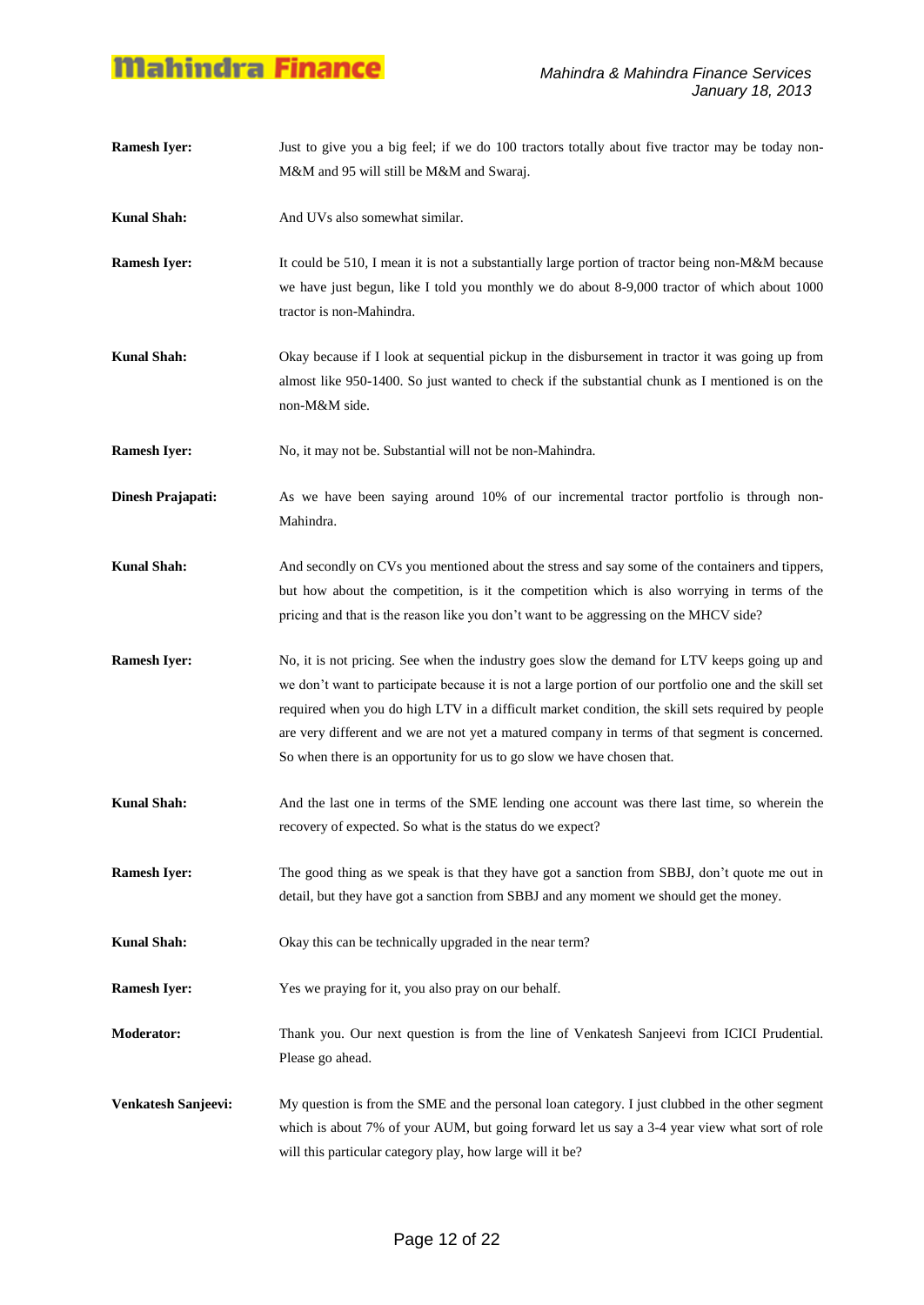- **Ramesh Iyer:** Since the overall balance sheet is growing I think this lot will not be substantially different in terms of percentage. Okay, today it is 5-7% may go up to 10% kind of a situation because our focus on SME continues to be in the Mahindra ecosystem. We are not really reaching out to the market to say we are a big SME player, like today our AUM of 25,000 crores has a SME of about 300 crores or something like that and pre-owned vehicle, both together I think will contribute to 10-11% within that I think 90% or upward will be pre-owned vehicle, because that segment which we understand well that is our same market, may be our existing customer selling a vehicle to a customer of his choice and therefore the product and customer both are known, so it is a more easily doable and good return and possibility to handle the recovery much better segment. So SME will be a Mahindra ecosystem situation.
- **Venkatesh Sanjeevi:** And person loans?
- **Ramesh Iyer:** No, personal loans again it is to Mahindra employees and things like that. We are not a market player on that.
- **Dinesh Prajapati:** Total kitty of personal loans by giving to all group employees everything, including our existing customer and all that is around 8 crores of total…..
- **Ramesh Iyer:** Rounding off difference actually, don't even worry.
- **Venkatesh Sanjeevi:** Okay and what would be the yield on SME financing book?
- **Dinesh Prajapati:** Around 14 point something.
- **Ramesh Iyer:** And interestingly one should know that while it may not be on dotted lines guaranteed by Mahindra but the payables of M&M is therefore controlled.
- **Venkatesh Sanjeevi**: So these must be secured lendings anyway.
- **Ramesh Iyer:** Yes.
- **Venkatesh Sanjeevi:** And the other question I had was the 64 crores of a profit on insurance that has not been booked so far.
- **Dinesh Prajapati:** Correct, not yet.
- **Venkatesh Sanjeevi:** So when is it likely to be booked?
- **Dinesh Prajapati:** That will happen most probably before the end of March 2013, this quarter.
- **Moderator:** Thank you. Our next question is from the line of Srinivas Rao from Deutsche Bank. Please go ahead.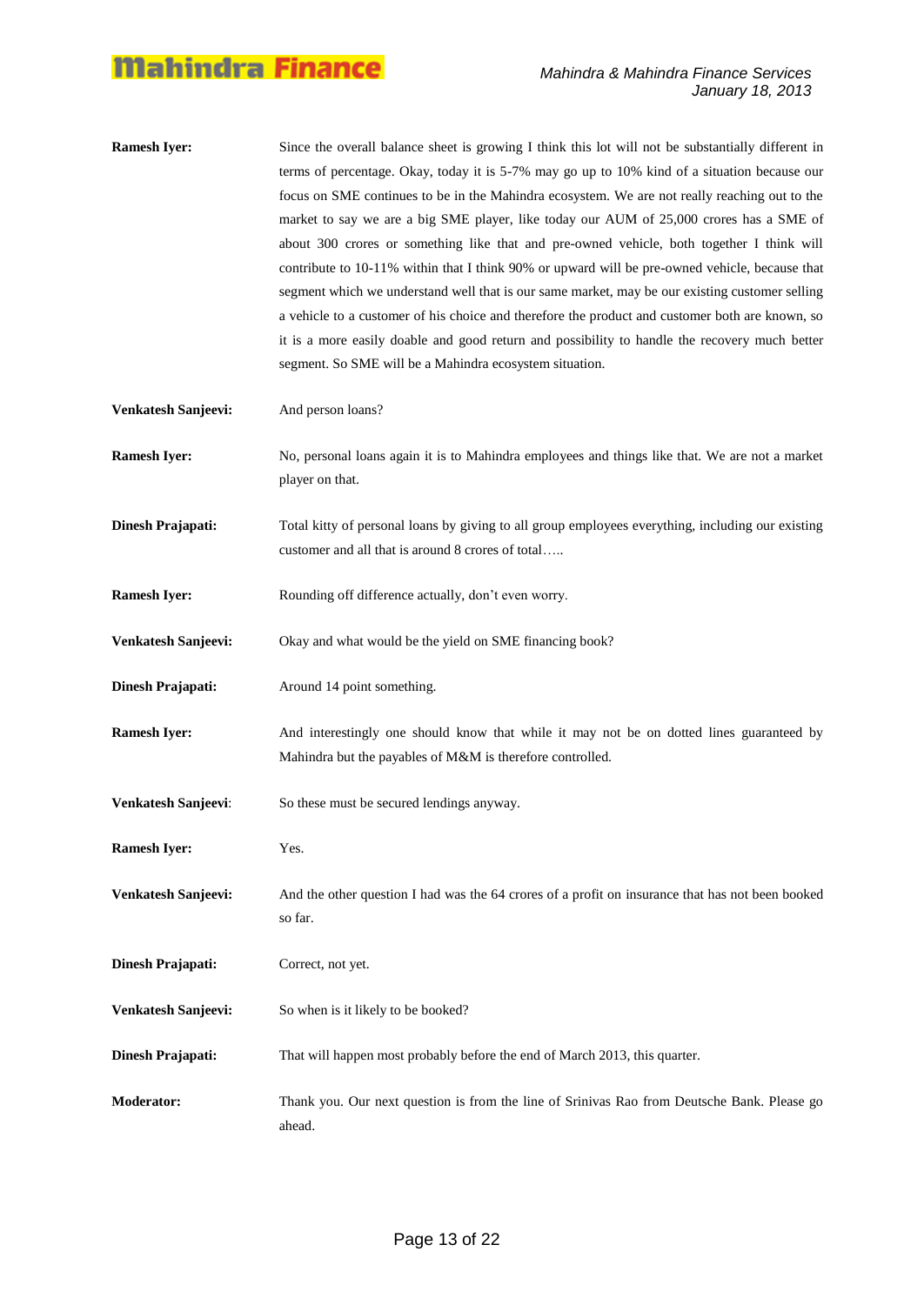**Srinivas Rao:** Yes sir. Thank you very much. I have to two questions, one in your opening commentary you mentioned that there is no pressure from OEMs with respect to asking you to reduce rate or even talking about subventions. Any particular reason for that given that as you mentioned the economic environment is quite weak, so why are the OEMs slightly not putting pressure on you, that is one question. I mean is it a reason that they believe a falling rates or lower rates don"t influence the purchase decision?

**Ramesh Iyer:** One is very simply they want to increase price, the same day how would they tell you to drop rate, because we will argue right?

**Srinivas Rao:** Fair enough.

**Ramesh Iyer:** So fortunate or unfortunate it is coinciding. That is one. Second is unlike past just because money is available people are not buying. I think the people have also got little conscious on if there is need for a vehicle they are buying. So that is why LTV is not going up. See when the LTV goes up pressure on rates will also start happening because the EMI starts moving upwards both due to principal and interest. So that is why you know commercial vehicle there is a pressure LTV is going up, there will be a pressure on rate which we are also already seeing. But in car or in UV or in those segments you will not have it because the LTVs are still not going up.

- **Srinivas Rao:** My second question is that you mentioned about the tipper segment which obviously have been dramatically impacted over the last almost 18 months. Yet we have across the NBFC spectrum we have not seen any major impact on the financial of the NBFCs I mean some write-offs have happened but not significant, why that has happened, I mean the system seems to have absorbed it fairly well.
- **Ramesh Iyer:** One is, the first impact will be on buying that we are already seeing. Buying is not happening, if the work is on, but the work is not large enough to buy new vehicles to that extent work has got impacted, but if the work had completely come to a grinding halt, where even existing vehicles are not being deployed then only recovery gets impacted.
- **Srinivas Rao:** And that is not the situation as of now?
- **Ramesh Iyer:** That is not the situation. Therefore, I added the word saying that the mobilization advances are not being released for fresh purchase of assets.
- **Srinivas Rao:** But existing whatever OPEX if I may say that that is continuing to some extent?
- **Ramesh Iyer:** Yes it is continuing. But I am sure he would have witnessed some stretch in terms of cash flows are concerned, not stretch enough to become a NPA but definitely overdue increase will happen.

Srinivas Rao: Sir one final question I have, you have mentioned that collection efficiency is good, but directionally this quarter was it better than the last quarter, any directionality would be helpful.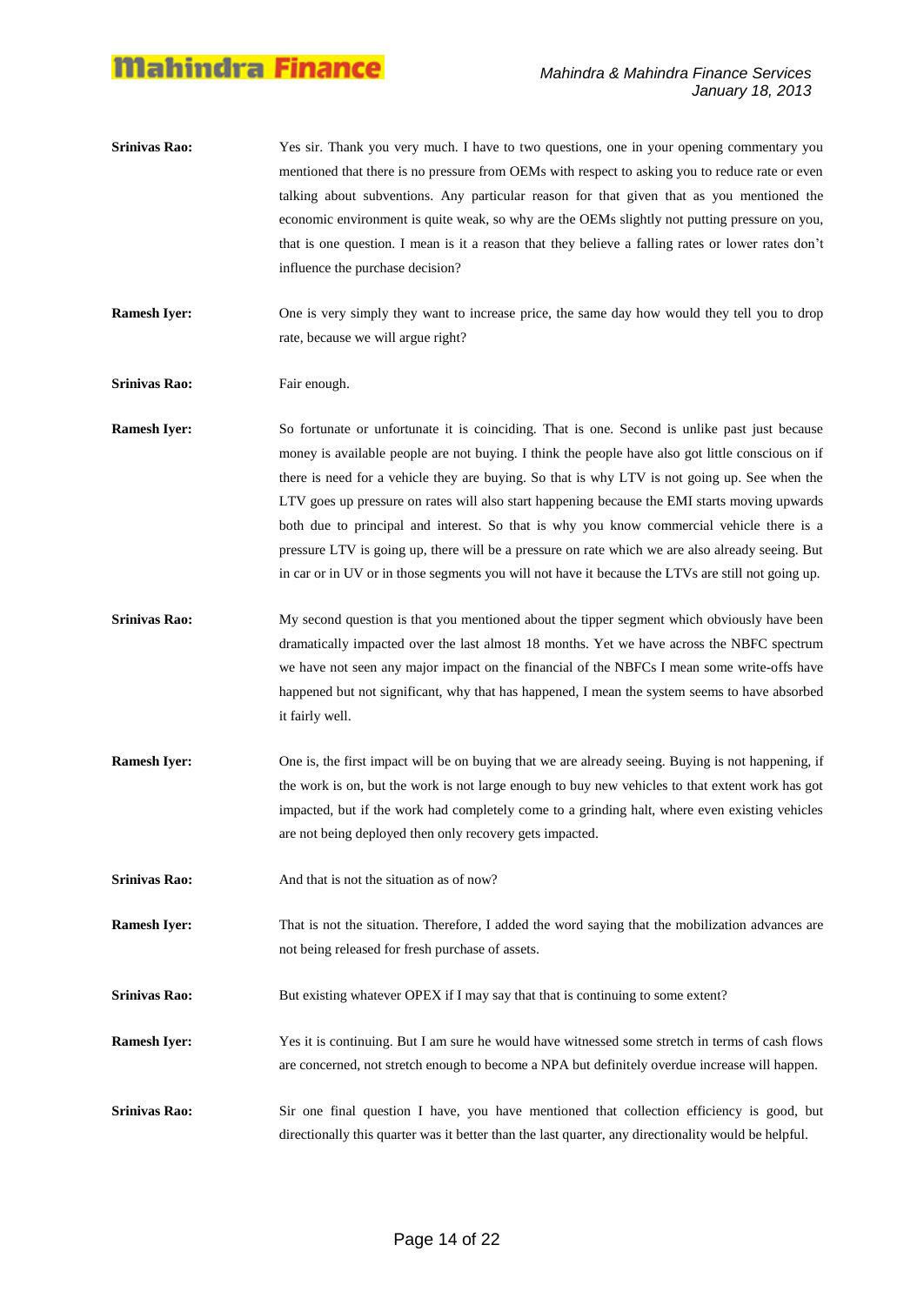- **Ramesh Iver:** I think I won't say it was better than last quarter but definitely it was surely equal to last quarter, it was definitely not better than last quarter because I think some factors of elections in Gujarat and Himachal did play in. Then South is still not doing as well as one expected in January we saw some collection after the Pongal. So I don"t think we can make a statement to say directionally this quarter was very buoyant collection quarter as compared to the previous ones.
- **Srinivas Rao:** But it is materially bad also right?

**Ramesh Iyer:** No, that is why the gross NPLs have held up.

**Moderator:** Thank you. Our next question is from the line of Nilanajan Karfa from Brics Securities. Please go ahead.

**Nilanajan Karfa:** One quick question related to the elections that are national elections. You have seen multiple elections through the cycles. In terms of customer behavior are you seeing any difference in terms of what they expect in terms of their own wealth collection versus their purchasing power and their ability to pay up.

- **Ramesh Iyer:** See when election comes, when elections are round the corner you are asking what will happen to their buying pattern, etc.
- **Nilanajan Karfa:** I mean based on your feedback and what you are seeing on the ground today and typically buyer"s expectation or the customer"s expectation of what happens in a rural market just prior to elections?
- **Ramesh Iyer:** It is too early but one would see three months prior to elections some actions that way. It is a **lesson (Inaudible) 45.30** for us when the elections are round the corner is not to reposes vehicle because you know sometimes there could be political pressure, there will be some political announcement of certain things to do not do, so more than buying it will be on the collection front where one goes little more cautious. But you will see very high cash movement 2-3 months priority election but exactly around the election month, things slow down as activated because people are very busy with this entertainment which happens.

**Nilanajan Karfa:** We are still not anywhere close to it?

**Ramesh Iyer:** No it is too early, too early.

**Nilanajan Karfa:** And just second question on this collection. You just talked about it. Is there incremental pressure in what we saw last year or last quarter itself is it like increasing day by day or how do you see it.

- **Ramesh Iyer:** Increasing pressure in the sense of visiting customers to collect money and that kind of things?
- **Nilanajan Karfa:** Yes.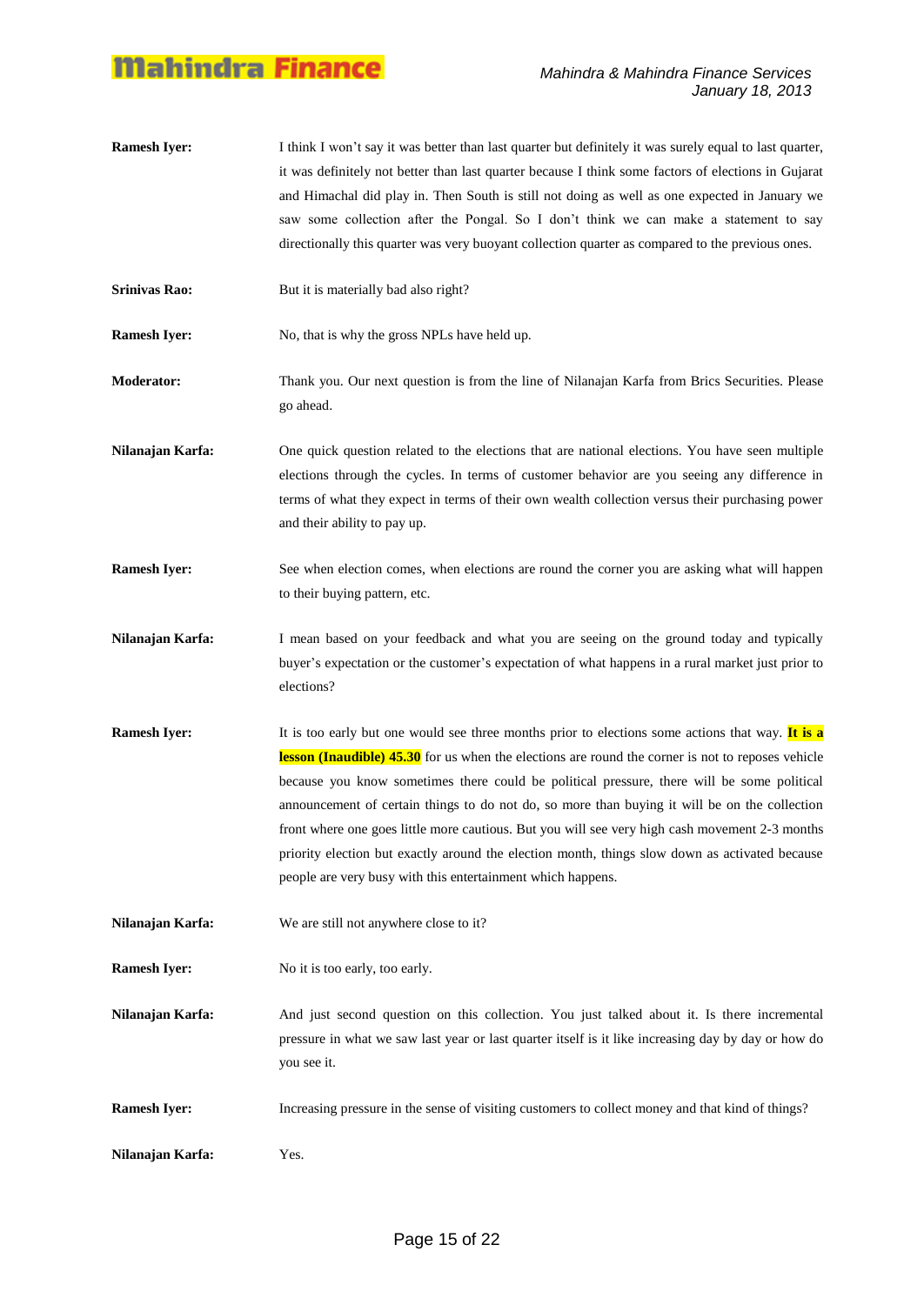- **Ramesh Iver:** See there are 2-3 things which one can see a signal if things were to go bad one, the first thing that happens is people are willing to surrender asset if you go for recovery means one should know locally the economic activities are impacted, we are not yet seeing that. Two, if you repossess the resale dip substantially, that has not happened. Three, the buyers demand high quantum if they are unsure of the business. All three are yet not seen, but having said that is it that you can just visit a customer one and you can pick up money immediately and I think even not that. So you may have to visit more than once to get the money. So to that extent the activity on the field has increased which is why I used the term saying created 125 supervisors who will handle three branches. So that you drive it very closely and you drive it very organized.
- **Nilanajan Karfa:** My related question, why I am asking this question because you said that the projects are not happening, even the state projects and definitely as you just mentioned for the.....
- **Ramesh Iyer:** No, let me clarify. When we say state projects are not happening. I am talking of no new announcements are happening which impacts purchases. Okay, the existing projects are all at 50- 40-60% level of its completion. They are all completing their budgets come March, they want to finish their projects. So there is an activity, there is a cash flow. It is not as what you call aggressive as it used to be let us one year back or one and half year back.
- **Moderator:** Thank you. Our next question is from the line of Kashyap Jhaveri from Emkay Global. Please go ahead.
- **Kashyap Jhaveri:** My question is on this subsidy transfer scheme, we are understanding some lot of other agri input players like fertilizers and pesticides that in some or the other way it is going to help their sales significantly because there will be more cash available on other fuel items with the rural population. Does it affect you in anyway and if yes, then would want to understand in two ways, one is that obviously they will have now access to banking system which is sort of a precursor to direct transfer and secondly they will also have cash in hand which is also good for us. So in both the ways how does it affect us?
- **Ramesh Iver:** See some of them may possibly be even look at bank as an option to borrow in future if there is a regular flow of money coming into that account. Now is there going to be every month enough money for them to be able to borrow and repay, one doesn"t know but yes some banking habits do get created. But more importantly we have not lent to them on the basis that Aadhar money will come in bank and they will pay us. The vehicles and tractors do get deployed locally and then they earn on that vehicle. Aadhar is an additional flow of income for them. So yes that additional flow of income helps somebody to repay genuinely and correctly but I am not seeing rural customer very willing to shift cash flow, earn from one and repay for something else. If he earns from the vehicle he will pay you. If he gets an Aadhar money we will use it for something else. If it really happens the way it is projected to happen, microfinance will come down.

**Kashyap Jhaveri:** We are not looking at once they inculcate the banking habits any of our customers that probably we might face competition from banks in that case.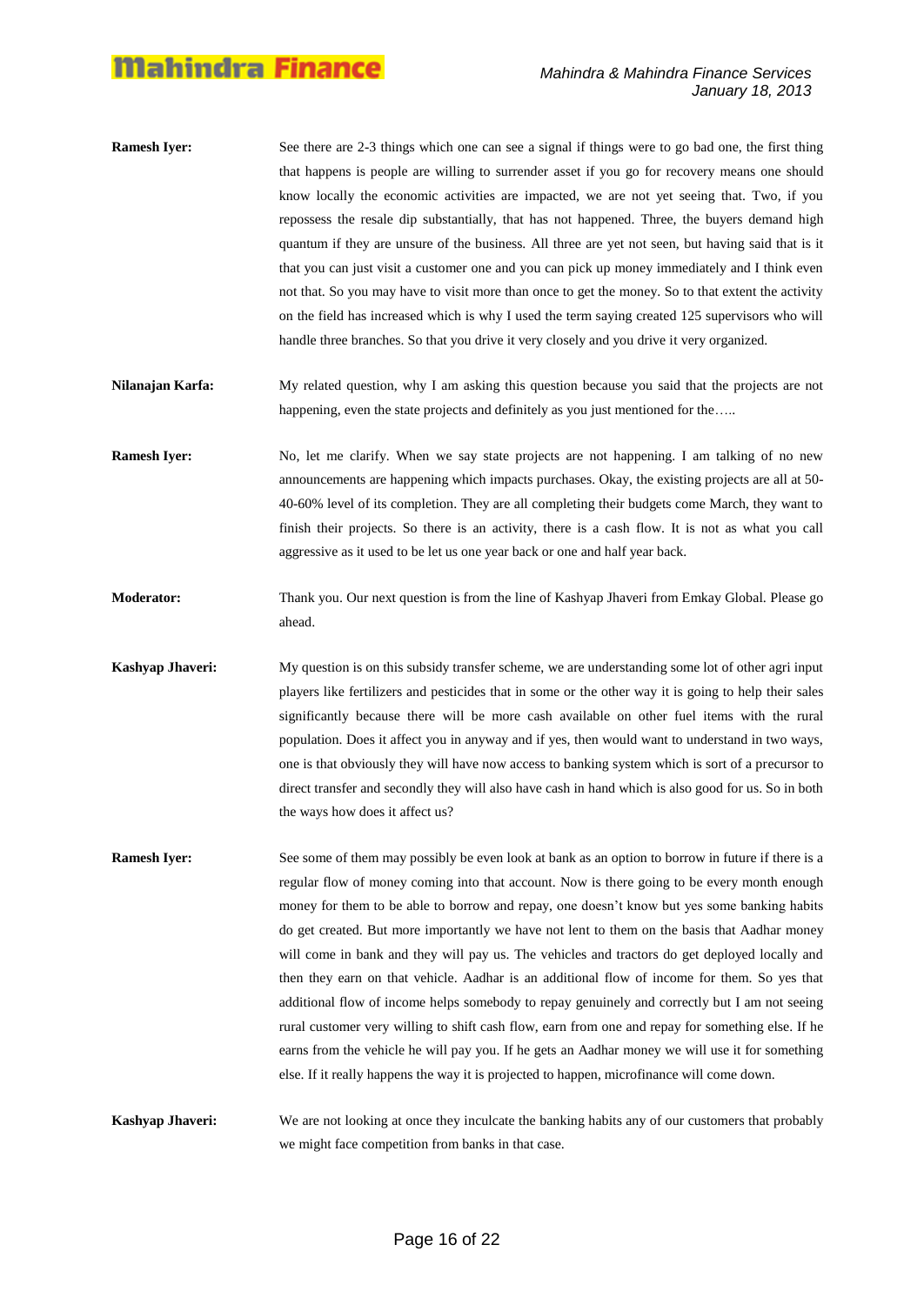**Ramesh Iver:** I am not too sure that Aadhar customers were our customer, because they are very labor, your two-wheeler may be… What we are financing 4 lakh, 5 lakh, 3 lakh asset Aadhar money is kind of a hand loan equivalent where they borrow for daily living from somebody or it is may be at best that two wheeler, microfinance that segment of customer and I also think many of them are women labor. So if they give 4 lakh, 5 lakh hand loan to Aadhar.

**Kashyap Jhaveri:** No, all I am saying is that eventually when everything shifts to the cash transfer…..

**Ramesh Iyer:** Let me give you one simple example where you use a jeep for carrying people from one place to another and you pay Rs. 10 freight charges passenger fair to him, Aadhar is not going to help. Aadhar is to handle certain government run transaction instead of local panchayat distributing the money it will come to their bank.

**Moderator:** Our next question is from the line of Ashish Sharma from Enam Asset Management. Please go ahead.

**Jiten:** This is Jiten. Ramesh, just asking you that are you as confident about 2013 -2014 as you see 2012-2013?

- **Ramesh Iyer:** I have no reason not to be, because one is retirement 15 years away, but I think personally, I don"t think things at the ground level are as scary as we hear and we read. Let us look at it, we are only an enabler right? The bigger fear will first start from the manufacturers who are producing vehicles to sell them, then it will come to the dealers who have set up such large shops to sell and I am so interested if you go around and see every manufacturer is making a dealer invest money in showrooms. So I think the confidence comes from the fact that the local guy who understands the local market much better than us is willing to invest money is the confidence from which we speak to say "oh! There is a demand."
- **Jiten:** And Ramesh, something about your pet project the housing side, has not mentioned anything about it so far. So can you throw more light on the progress that you are making there and how do you see the outlook?
- **Ramesh Iyer:** That company is continuing to do extremely well and even in this quarter as they closed they had a phenomenal growth of 50%, 60% and things like that, but I think it is still small for us to speak too much about it. So in terms of assets they have reached close to about 800 crores of book from 300 of last year and they have added couple of states this year, but the struggle each state it continues to have a struggle of the ticket size going deeper, putting the legal team in place. So therefore the growth will happen the way we are projecting by 2015, we are confident that it will touch the 4000 crores that we were talking of and profitability wise we have had no pressure on margins and no quality issues yet. But I have to tell you whichever market has the water problem like Maharashtra, part of Maharashtra has problems of water, the housing we will go slow, because the consumer themselves stop constructing in that market. So we would be cautious in terms of our aggressiveness in this market. But as otherwise I think all signals that we picked up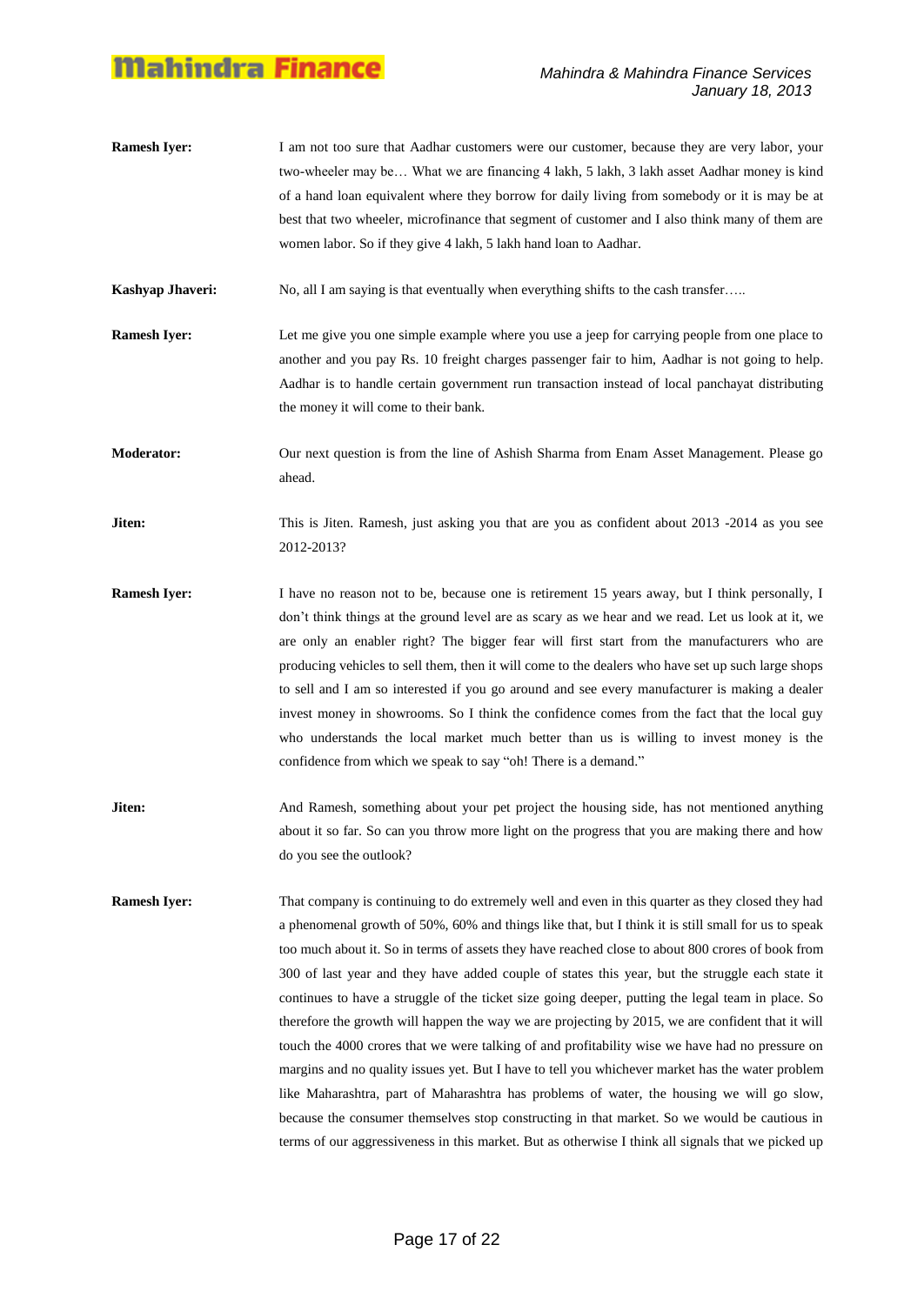in its initial round and the reason why we were feeling confident and passionate are not getting challenged.

- **Jiten:** And Ramesh with the kind of distribution you have built which is incredible and one of the finest in the rural and the semi urban side, what else are you planning in terms of your new business with the kind of distribution you have build out?
- **Ramesh Iyer:** See one if of course we don't want to shift our attention from what we know well, which is automobile tractor second hand vehicle in that segment, but within that what we have done is we have gone much beyond even Mahindra not only in the car and other segment but within the tractor and UV segment also we have gone into competing product. So we are becoming a good enabler for many more manufacturers who are trying to reach that market very clearly and I think that is something that we don"t want to surely miss out on and we want to grow it bigger and better, otherwise the SME segment we talked of that has not anything much to do with our distribution, but that is much to do with our understanding of the dealer and the supplier side having worked in the auto space and using the Mahindra ecosystem to start with. We will then take that product also to companies like Maruti and other with whom we have very strong relationship and see whether a similar arrangement we can put in place there and get into that segment but we will remain within the auto space which we understand.
- **Jiten:** And going by the confidence that you have in your business over the next 2-3 years and I have no reason to believe that you will not grow by 25-30% every year your AUM, when do you think you will be fine with the kind of capital you have now a days.
- **Ramesh Iyer:** I think two years is what we had projected ourselves in terms of this capital should suffice and with let say a 15% capital adequacy and if 10-12% becomes necessary by the Thorat Committee requirement then I think 18 months to 2 years is the space we should look back to say it should raise capital again.
- **Jiten:** So by March '15, between January and March '15 you could come back, you are saying?
- **Ramesh Iyer:** I should think so. We are now in March '13, that is right.
- **Jiten:** So two more years and you think you would?
- **Ramesh Iyer:** 18 months to 2 years, like exactly in the last QIP to this QIP.
- Ashish Sharma: And sir what sort of cycle ROEs we can look forward?
- **Jiten:** I mean ROEs have been good so our expectation....
- **Ramesh Iyer:** We have always said we look at ROA of 3% at least anytime and if we were to leverage ourselves 5.5 or so, 18-20 is always doable, however, difficult the market is?
- **Jiten:** Ramesh, what gives you sleepless nights in terms of the environment business, etc?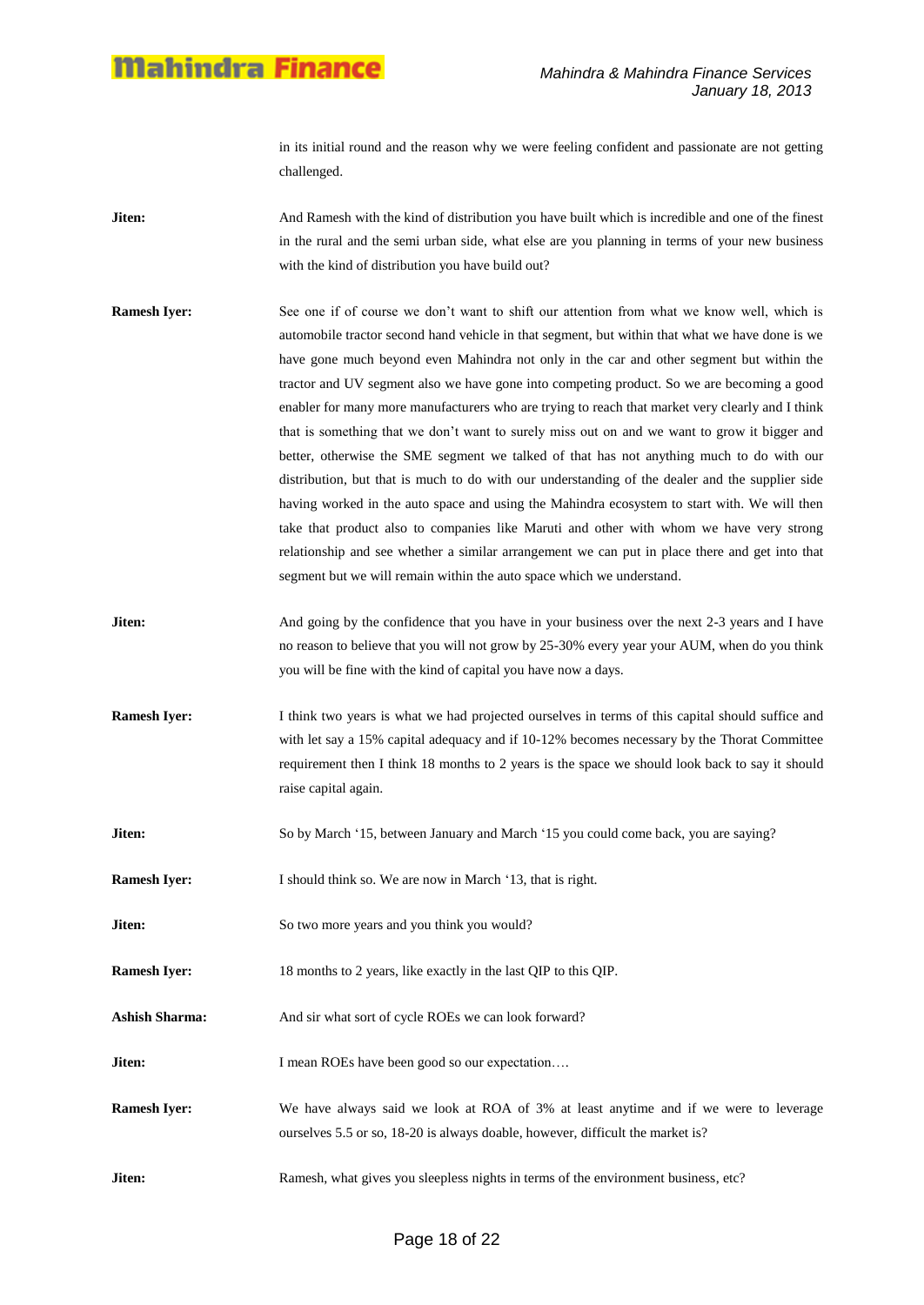**Ramesh Iver:** Difficult questions from analysts like you. On a serious note, what are the sense of this company apart from the relationship, etc., it is the process and people. Process is something which continuously our senior management spend time to see what can we shift to a technology platform which gives better control, are there standardization possibilities and cost benefit, bring down the cost. So that is something which engages our time. The second is the people, their capability building, see it is not easy to sit here and say "oh! Get into multi product". Are the people"s capability being developed in the sense of appraisal of different product customers, product applications, recovery capabilities, repossession and disposal and you start developing them and then a new player want to come to that market and they will say let us pick up few guys from Mahindra Finance and get into tractor business. So temporary you could kind of lose some people to some models like this. They come back because they don"t see the same passion in the other side may be, but the truth is that retaining people continuously and in a business like this difficult cycle comes and you need to spend time together to motivate them. I think people capability building, retaining people and have little extra stock in hand, even if you were to lose some people the branch cannot suffer. I think that is the area of our focus and that is what gets us engaged almost all the time. **Jiten:** And you say that since you are operating on the rural and semi-urban side it gives you all the confidence to say that the story has just begun and structurally you are saying good times in the next couple of years for M&M Finance. **Ramesh Iyer:** I clearly see that because in spite of our penetration we are covering only 1,60,000 or 1.70,000 village out of the 6 lakh villages if you were to knock of about 2 lakh villages as commercially not viable. You still have equal number of villages to still cover. **Jiten:** And plus per capita it will keep going up right? **Ramesh Iyer:** Capita keeps going up and look at where will the manufacturers look for their growth, they can't any more look at it in major metros. Major metro seems to be driven by new product launches and therefore existing product lines have to be fulfilled through the semi-urban and rural markets. **Jiten:** So if somebody woke you up in the middle of the night and ask you are looking at this sort of growth for the next 3-5 years, you will very confidently answer yes? **Ramesh Iyer:** I just finished my round across the country with all our people, more or less they are giving me this confidence and therefore my sound will be that. **Jiten:** Sure, so like 3-5 years you don't see any problems in a 25-30% growth for the company. **Ramesh Iyer:** Three to clearly I don't want to say it is difficult, because I don't think in spite of all that we are doing you superimpose this on the rural economy I think we have a 6, 7, 8% market share. So 2 million customer and 650 branches 11,000 people I think are the basic data points from which we must speak for our next three years.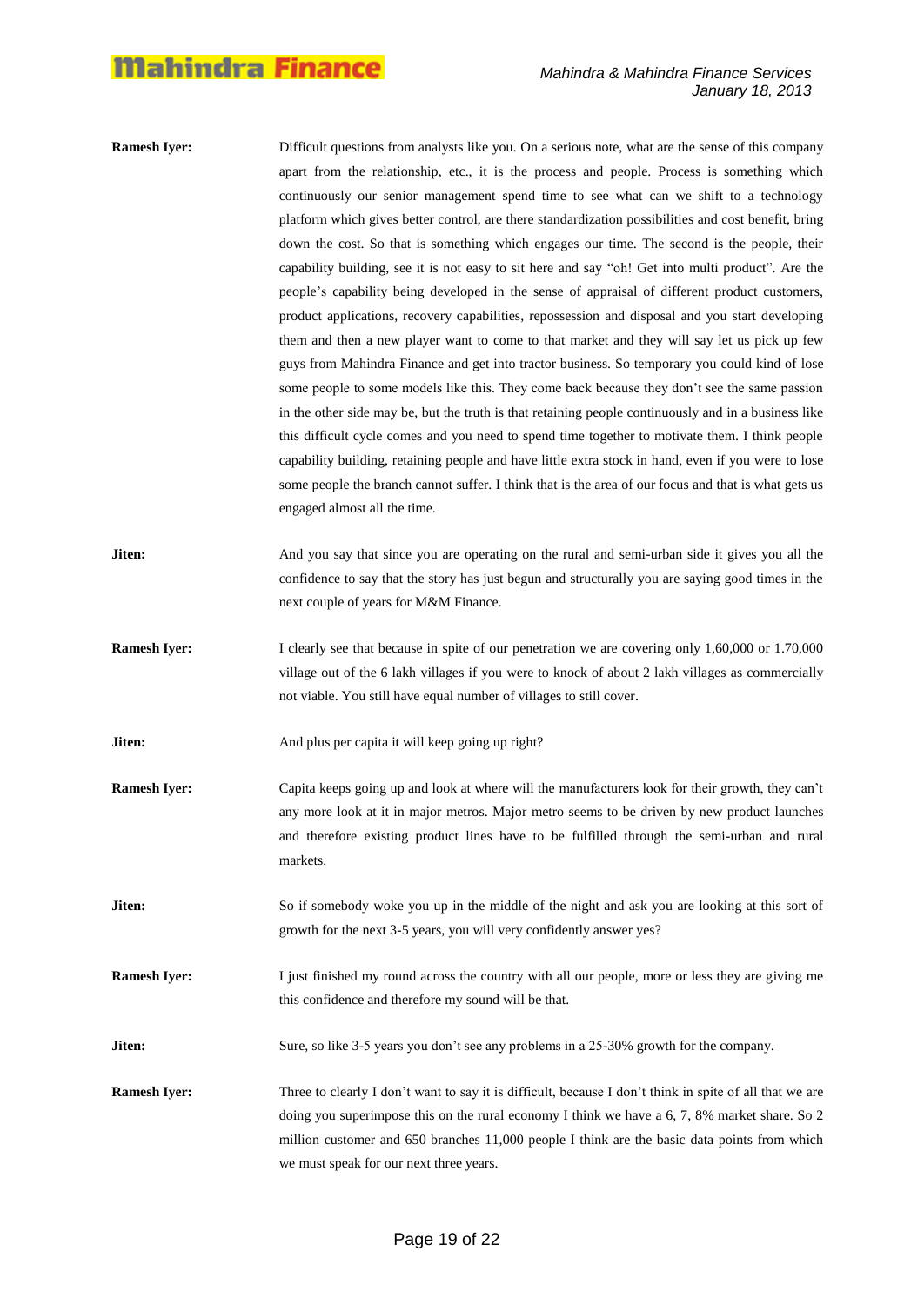| Jiten:                | Great. Ramesh congratulations again. We are very proud of your team and your leadership and I<br>think it demonstrated excellent results. All the best for the quarter and the years ahead.                                                                                                                                                                                                                                                                                                                                                                                                            |
|-----------------------|--------------------------------------------------------------------------------------------------------------------------------------------------------------------------------------------------------------------------------------------------------------------------------------------------------------------------------------------------------------------------------------------------------------------------------------------------------------------------------------------------------------------------------------------------------------------------------------------------------|
| <b>Moderator:</b>     | Thank you. Our next question is from the line of Kiran Chheda from Value Quest Research.<br>Please go ahead.                                                                                                                                                                                                                                                                                                                                                                                                                                                                                           |
| <b>Kiran Chheda:</b>  | Sir I just wanted the details of the income from the operations, because I understand that that is<br>not interest income, that is surely something else also, that has been included in that. So would it<br>be possible to share the other details?                                                                                                                                                                                                                                                                                                                                                  |
| Dinesh Prajapati:     | I think there is only very small portion of other income which we are anyway gaining in our<br>presentation which is 5 crores of other income, which is like income from shared services, but it<br>is just 5 crores.                                                                                                                                                                                                                                                                                                                                                                                  |
| <b>Kiran Chheda:</b>  | So that 995 crores of income from operations is mainly interest.                                                                                                                                                                                                                                                                                                                                                                                                                                                                                                                                       |
| <b>Ramesh Iyer:</b>   | Correct.                                                                                                                                                                                                                                                                                                                                                                                                                                                                                                                                                                                               |
| <b>Kiran Chheda:</b>  | But that interest includes that subvention income and all that?                                                                                                                                                                                                                                                                                                                                                                                                                                                                                                                                        |
| <b>Ramesh Iyer:</b>   | Yes, the business will be a part of that.                                                                                                                                                                                                                                                                                                                                                                                                                                                                                                                                                              |
| Dinesh Prajapati:     | Let me clarify here, subvention income is a replacement of interest and it is not up-fronted. The<br>subvention income which we receive from the manufacturer or the dealer is distributed over a<br>period of the contract. So there is no up-fronting of income even in subvention.                                                                                                                                                                                                                                                                                                                  |
| <b>Kiran Chheda:</b>  | That is all. There is no other income other than subvention.                                                                                                                                                                                                                                                                                                                                                                                                                                                                                                                                           |
| <b>Ramesh Iyer:</b>   | Nothing.                                                                                                                                                                                                                                                                                                                                                                                                                                                                                                                                                                                               |
| <b>Moderator:</b>     | Thank you. Our next question is from the line of Kirsty Desson from Standard Life Investments.<br>Please go ahead.                                                                                                                                                                                                                                                                                                                                                                                                                                                                                     |
| <b>Kirsty Desson:</b> | My question really relates to the promoter shareholding going forward particularly if we see<br>more interest in the parent company in gaining a banking license where the promoter has to sell<br>down to 40% holding overtime and my concern is what pressure that might have on the share<br>price and shareholding?                                                                                                                                                                                                                                                                                |
| <b>Ramesh Iyer:</b>   | On the shareholding at least when we did our last QIP and when we came down from 56 to 51<br>and 52 levels, there was a discussion and dialogue and the impression we carry clearly is the<br>parent shareholding pattern would not be a constraint for growth. Going forward if we were to<br>once more come to market for raising capital whether we have to go down because of banking or<br>whether even if we have to raise fresh capital because of the NBFC model, the stated deposition<br>is either they will participate or they will dilute. So I think we have a fair degree of comfort of |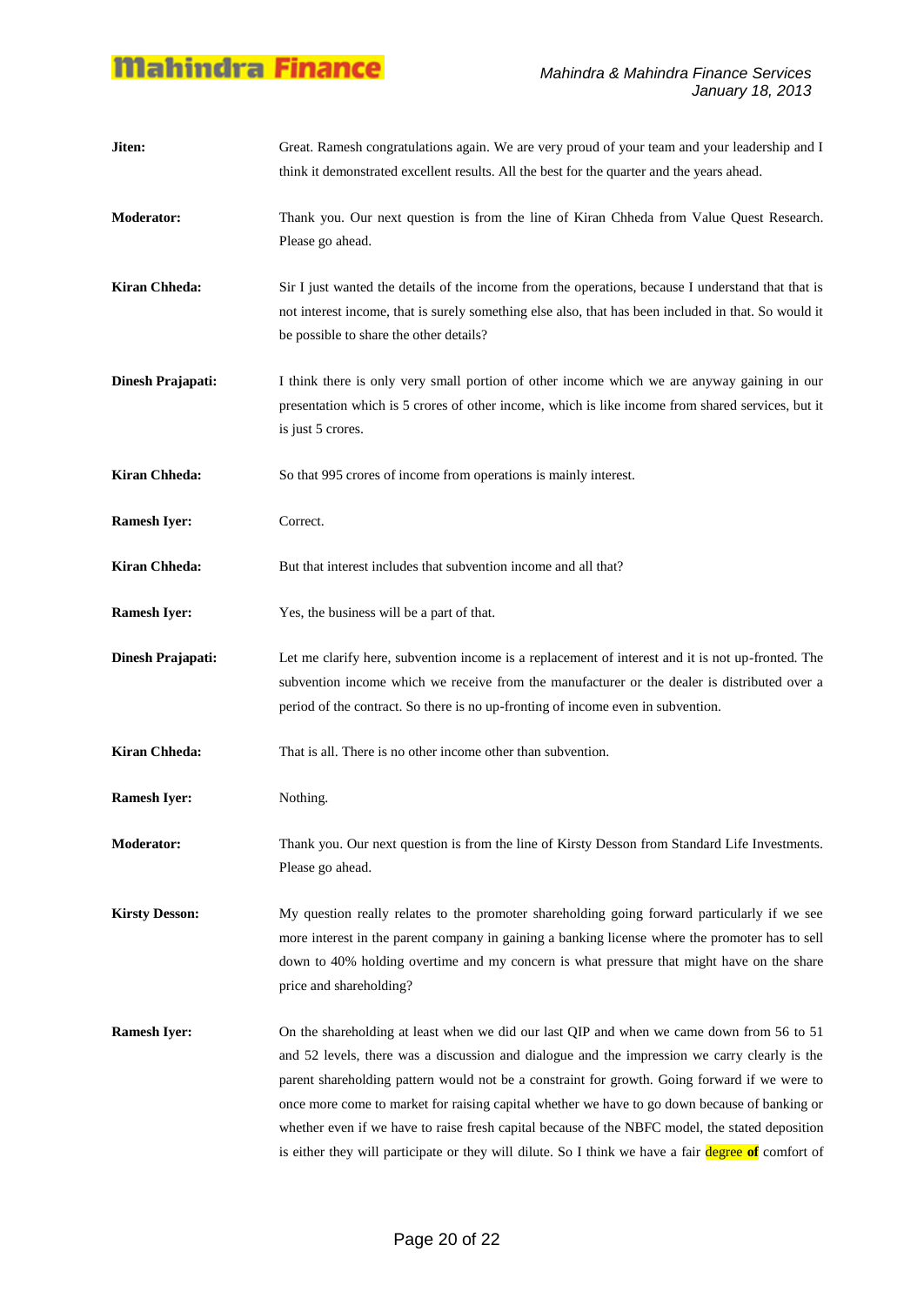the parent willing to relook at their position if that is the requirement for the growth of this company.

**Moderator:** Participants, we will take the last question from the line of Mr. Manish Shukhla from Deutsche Bank. Please go ahead.

**Manish Shukhla:** First on the proposed asset quality provisioning norms from RBI, would you be following the calendar as proposed in the guidelines or there is a thought process to do it earlier than that the reason I ask is you are already at 150 days and secondly does it change anything materially on the ground for you in terms of the way you run your operations?

- **Ramesh Iyer:** I think let us look at the second question first. Whenever we do, we believe we move from 150 to 120 and eventually to 90, it could push up our gross NPA by may be 150 basis point or whatever. But the truth is we very closely monitor and measure the credit loss and not as much worried about what the regulatory frame guides us to do. Second therefore when will we do, we already started looking at different product lines and see do we need to go ahead and do something little more and little faster. So we have taken up first the two wheeler what are the small portfolio of personal loan, two-wheelers, etc., we have. I think on the  $60<sup>th</sup>$  day itself we have started providing for them. We will also give a geographical shape to that if we see some geography continue to behave not too well and therefore we see there is a huge recovery pressure and therefore we need to take some corrective action, I think we will do that. So we will not wait till the regulatory announcement of moving from wherever we are to what they want us to. But we will first apply the business logic to it and see what are the decisions we need to take, that if it takes us anywhere close to them, that is fine and if not whenever that announcement comes on and around that time we would already be in the rates that they want us to.
- **Manish Shukhla:** Second question that I had was on funding cost during the quarter, there seems to be a sharp jump quarter-on-quarter on funding cost the way I have calculated it, is that correct or am I am missing something?
- **V. Ravi:** The jump is mainly on account of volume growth. Actually the QIP money has come in the second quarter, so it has, to some extent, reduce the impact of interest rate increase and the interest rate increase is that the regime of the interest rate was very stable, what is happening is that 2-3 years before the low cost borrowing whatever we had, some portion of it got matured. So there is an indirect to the cost not because of the market function, second volume growth, because of disbursement, cumulative outstanding borrowing is more than what it was during the corresponding period but to some extent what the increases were offset by QIP money of nearly 1000 crores.
- **Manish Shukhla:** Because if I look at your funding mix also, the share of CPs has gone down and that of bank term loans and FDs have increased and given the interest rates that looks a bit weird because CPs are costing much cheaper than FDs and term loans.